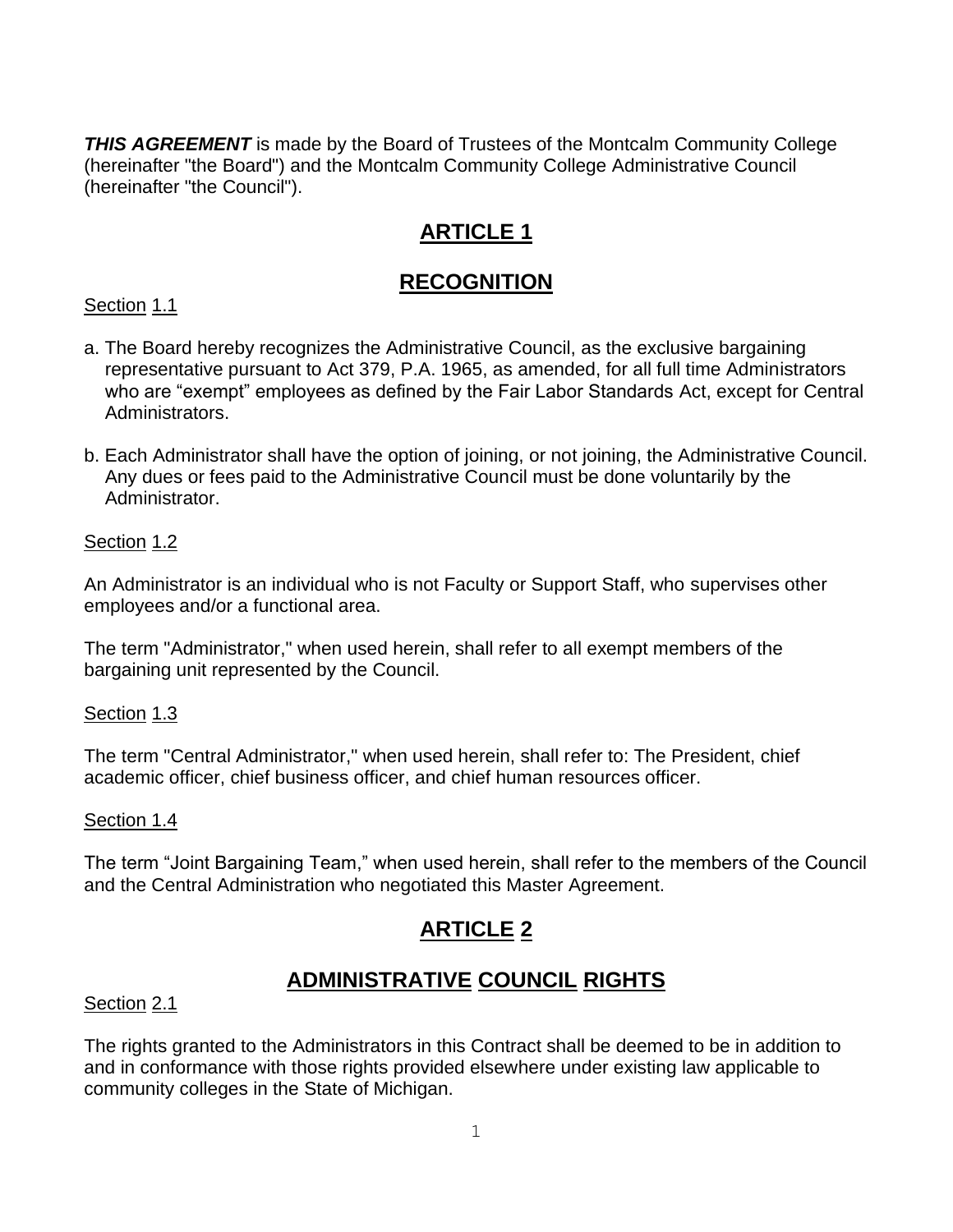### Section 2.2

The Central Administration shall be advised in writing of the officers and other persons authorized to represent the Council in its dealings with the College. Such persons shall be permitted to transact official Council business on college property at all reasonable times, provided that this shall not interfere with or interrupt normal College operations or the carrying out of professional responsibilities of any Administrators including the representatives of the Council.

### Section 2.3

The Board agrees to furnish authorized representatives of the Council, in response to reasonable requests from time to time, information concerning the financial resources of the College including but not limited to: annual budgetary requirements and allocations, agendas and minutes of all Board meetings, official treasurer's reports, application and enrollment data and such other information as will assist the Council in developing intelligent, accurate, informed and constructive proposals on behalf of the members; together with information which may be necessary for the Council to process any grievance or complaint; provided that requests for information will be made in advance in order to allow a reasonable period of time for assembly; also, that the financial and personnel information requested might be rightfully divulged to anyone, and that such information will be made available in the form normally used by the various administrative offices.

# **ARTICLE 3**

### **BOARD RIGHTS**

### Section 3.1

The Board is responsible for the operation of Montcalm Community College and retains all rights in connection therewith as are provided by Michigan law.

### **ARTICLE 4**

### **NEGOTIATION PROCEDURES**

#### Section 4.1

It is expected that conditions of employment provided in this agreement shall remain in effect until changes by mutual agreement in writing between the parties. However, it is recognized that, from time to time, important matters of mutual concern may arise. It may be in the public interest that the opportunity for discussion of such matters be provided. Upon mutual consent, the parties accordingly agree to cooperate in arranging meetings, selecting representatives, furnishing necessary information, and otherwise constructively resolving any such matters.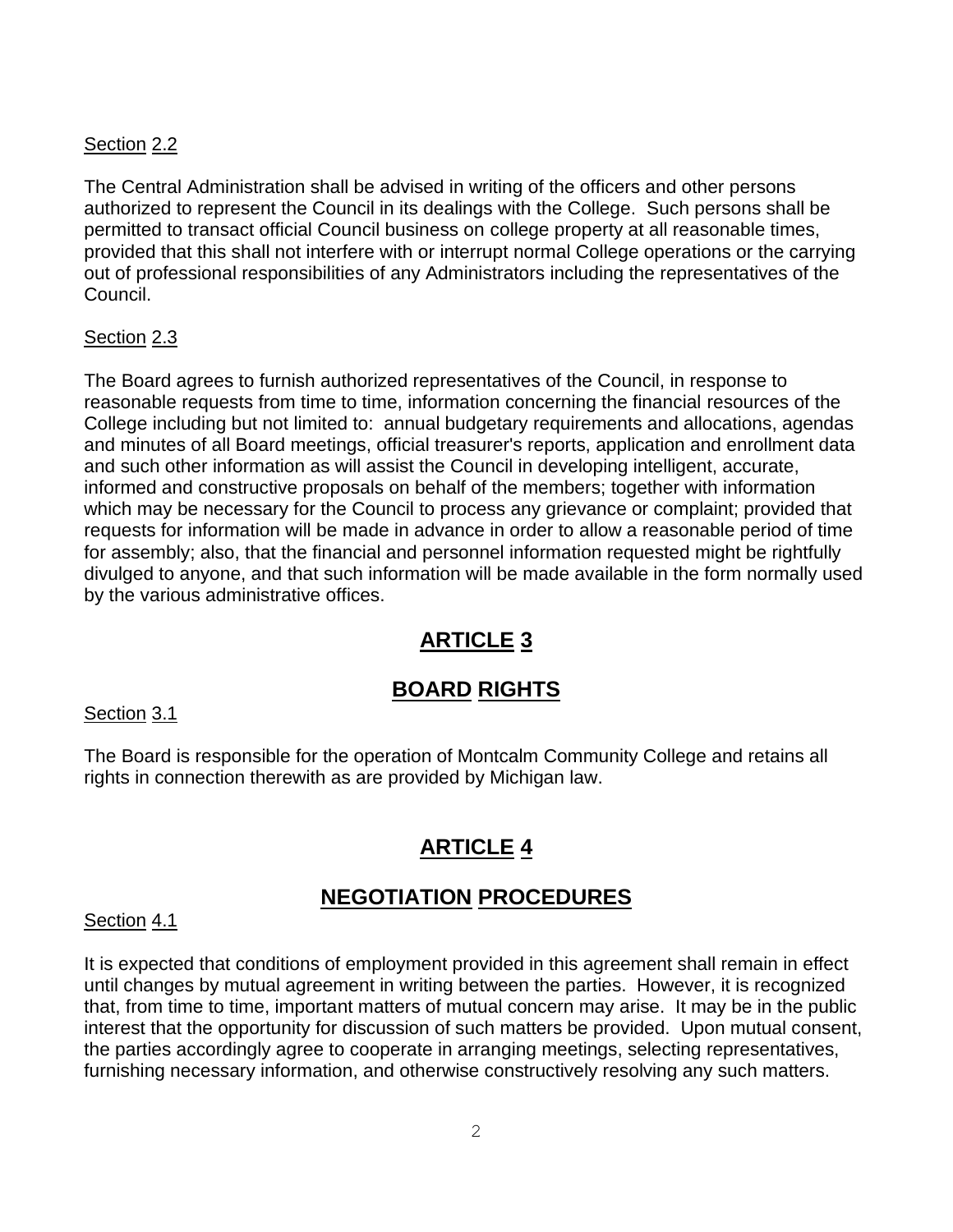### **APPOINTMENTS AND EMPLOYMENT**

### Section 5.1

Administrators shall be employed under annual written individual contracts, the terms of which shall be subject to and consistent with the terms of this Agreement. Such contracts shall be effective on July 1 and terminate on the subsequent June 30.

### Section 5.2

Administrators may request to be employed under a contract for less than fifty-two (52) weeks per year. Such reduced contracts will be in accordance with college procedures.

### Section 5.3

All such contracts shall be issued no later than June 15 or seven (7) calendar days following the date when notice of ratification of a succeeding Master Agreement has been given by each party to the other, whichever is later.

### Section 5.4

Such contracts are to be signed and returned to the College President's office two (2) weeks after their receipt by the Administrator. Failure to return a signed contract by the date due shall be considered as notice of intent not to return to Montcalm Community College for the following contract year.

### Section 5.5

Each Administrator shall observe a reasonable work schedule subject to the approval of that Administrator's immediate supervisor. Such schedule should reflect the needs for supervision of the Administrator's area of responsibility, the need to participate in meetings and conferences on and off campus, the responsibility to complete required reports, the need to maintain contact with other colleges and with the community, and other demands relating to professional administration.

### Section 5.6

The Board shall have the right to decide whether or not to fill any vacant administrative position. Vacant administrative positions which the Board decides to fill shall be posted for a minimum of five (5) business days before being filled.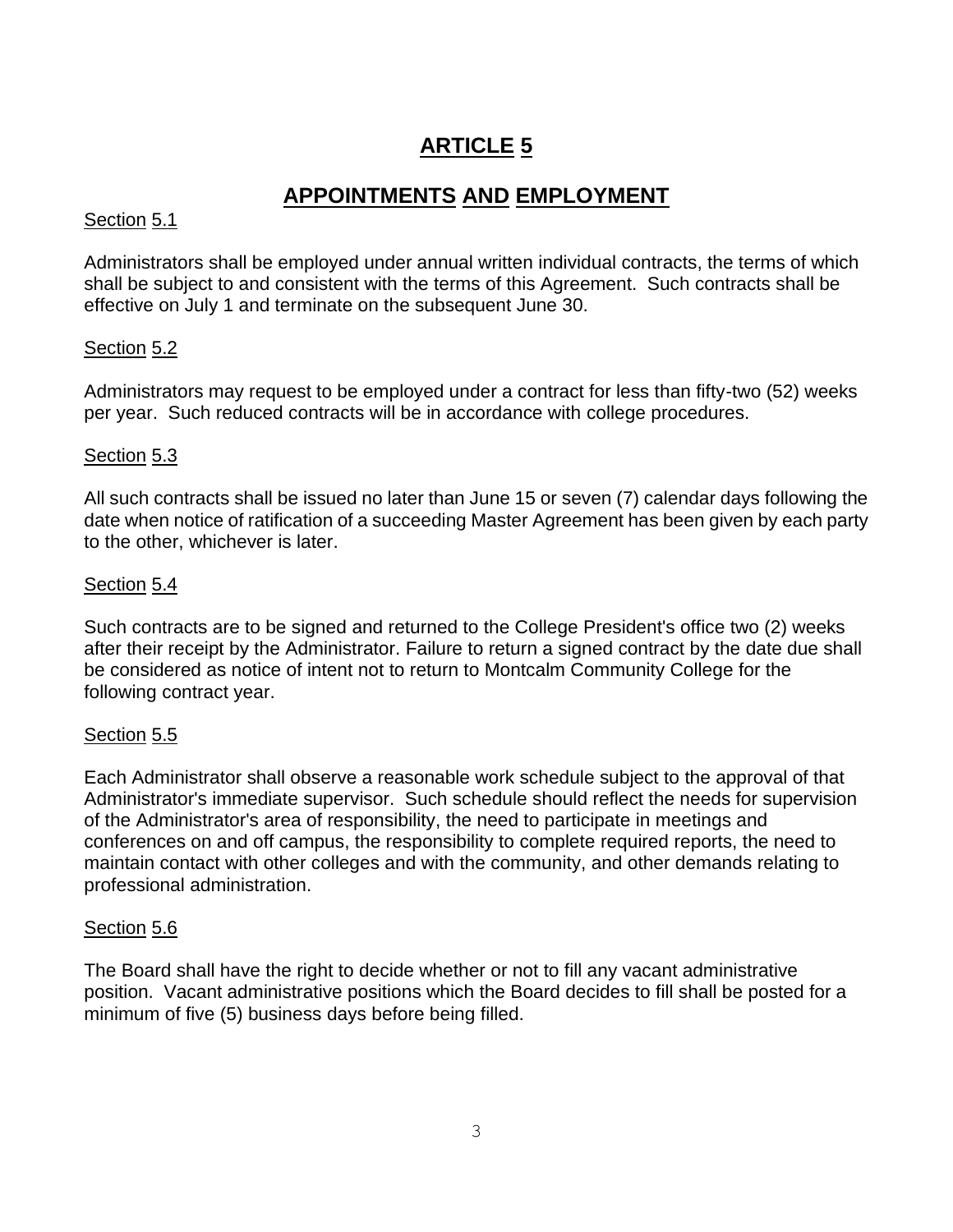### Section 5.7

Any Administrator who applies and is qualified for such position shall be interviewed for such position.

### Section 5.8

The names of candidates for an Administrative position shall be submitted to an ad hoc interview committee composed of Administrators, faculty and/or other professional staff chosen by the President for its consideration. That committee shall make its recommendation to the President.

### Section 5.9

The President shall have the complete right to make all appointments to any Administrative position, provided that in making such appointments s/he will not discriminate with regard to sex, race, color, age, religion, country of origin or ancestry, political beliefs, marital status, or membership or participation in or association with the activities of any professional organization.

### Section 5.10

If the President decides not to fill any vacant Administrative position, the Council shall be notified as to any re-allocation of functions previously performed by such Administrator. Similarly, notices of any change in job description which may be required as a result of any such re-allocation of functions shall be given to any Administrator who would be affected thereby.

### Section 5.11

If any Administrator asks or is asked to teach a class or classes, all arrangements for additional compensation and/or release time shall be made before the time such teaching begins (see Section 22.2).

### Section 5.12

The college may assign administrators to work in prisons, judiciously, and with previous discussion with involved parties, unless the assignment is part of the job description for the position for which the employee was hired.

### Section 5.13

All members of the Council are encouraged to make and maintain community connections within the College service area. Job descriptions for administrative positions specifically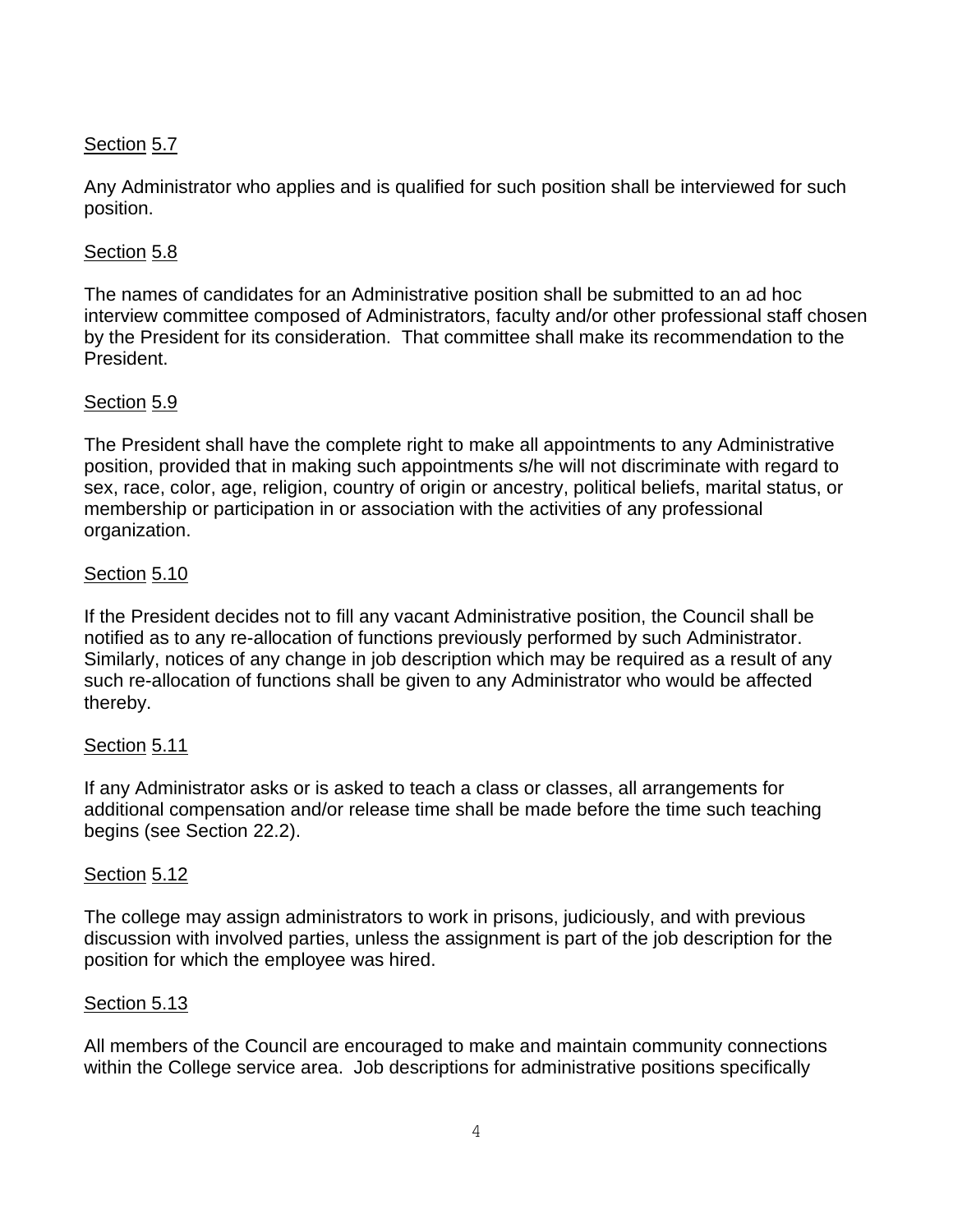requiring such community connections will contain language describing the level of expectation.

### Section 5.14

All employees deserve to be treated with dignity and respect. The College defines bullying as repeated inappropriate behavior, either direct or indirect, whether verbal, physical or otherwise, conducted by one or more persons against another or others, at the place of work and/or in the course of employment. This includes the use of technology to conduct, facilitate, or encourage bullying behavior.

The College will not tolerate bullying behavior. Employees found in violation of this policy will be disciplined, up to and including termination. Employees should also review, and abide by, the College policy regarding unlawful harassment.

Bullying may be intentional or unintentional. However, as in sexual harassment, it is the effect of the behavior upon the individual, rather than the intent of the alleged bully, which is important. The College considers the following types of behavior examples of bullying:

- Verbal Bullying: slandering, ridiculing or maligning a person or their family; persistent name calling which is hurtful, insulting or humiliating; using a person as butt of jokes, abusive and offensive remarks.
- Physical Bullying: pushing; shoving; kicking; poking; tripping; assault, or threat of physical assault; damage to a person's work area or property
- Gesture Bullying: non-verbal threatening gestures, glances which can convey threatening messages
- Exclusion: socially or physically excluding or disregarding a person in work-related activities

In addition, the following examples may constitute or contribute to evidence of bullying in the workplace:

- Persistent singling out of one person
- Shouting, raising voice at an individual in public and/or in private
- Using verbal or obscene gestures
- Not allowing the person to speak or express him/herself (i.e., ignoring or interrupting).
- Personal insults and use of offensive nicknames
- Public humiliation in any form
- Constant criticism on matters unrelated or minimally related to the person's job performance or description
- Ignoring/interrupting an individual at meetings
- Public reprimands
- Repeatedly accusing someone of errors which cannot be documented
- Deliberately interfering with mail and other communications
- Spreading rumors and gossip regarding individuals
- Encouraging others to disregard a supervisor's instructions
- Manipulating the ability of someone to do their work (e.g. overloading, underloading,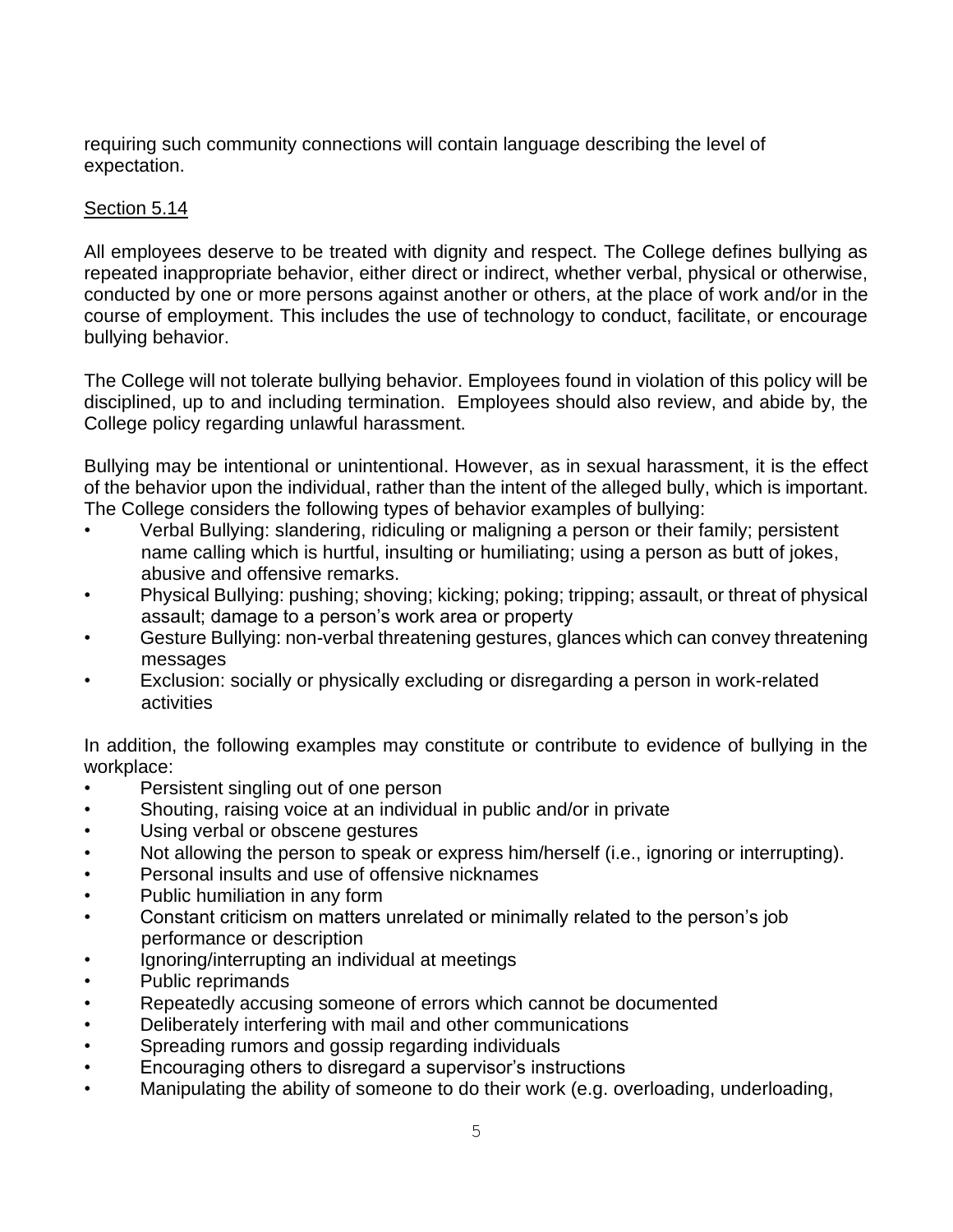withholding information, setting meaningless tasks, setting deadlines that cannot be met, giving deliberately ambiguous instructions)

- Inflicting menial tasks not in keeping with the normal responsibilities of the job
- Taking credit for another person's ideas
- Refusing reasonable requests for leave in the absence of work-related reasons not to grant leave
- Deliberately excluding an individual or isolating them from work-related activities (meetings, etc.)
- Unwanted physical contact, physical abuse, or threats of abuse to an individual or an individual's property (defacing or marking up property)

# **ARTICLE 6**

### **NO INTERRUPTION OF EDUCATION**

### Section 6.1

Consistent with the declared purpose of providing postsecondary education opportunities for the students of Montcalm Community College, the Council and the Administrators agree that during the life of this Agreement, and under specific conditions agreed thereto, they will not encourage, participate in, or cause any interruption in the operation of the College or the educational programs of Montcalm Community College students.

# **ARTICLE 7**

### **DUTIES AND RESPONSIBILITIES**

Section 7.1

The Board shall have the right to establish and equitably enforce rules and policies relating to the duties and responsibilities of Administrators, provided these rules and policies do not conflict with this Agreement.

A job description shall be prepared for each Administrative position. It will be reviewed in conjunction with the Administrator's annual evaluation and updated as appropriate.

# **ARTICLE 8**

### **PERFORMANCE APPRAISAL**

Section 8.1

The Board and the Council acknowledge their joint commitment to attracting, retaining, and motivating capable employees who contribute to the success of the College. Accordingly, the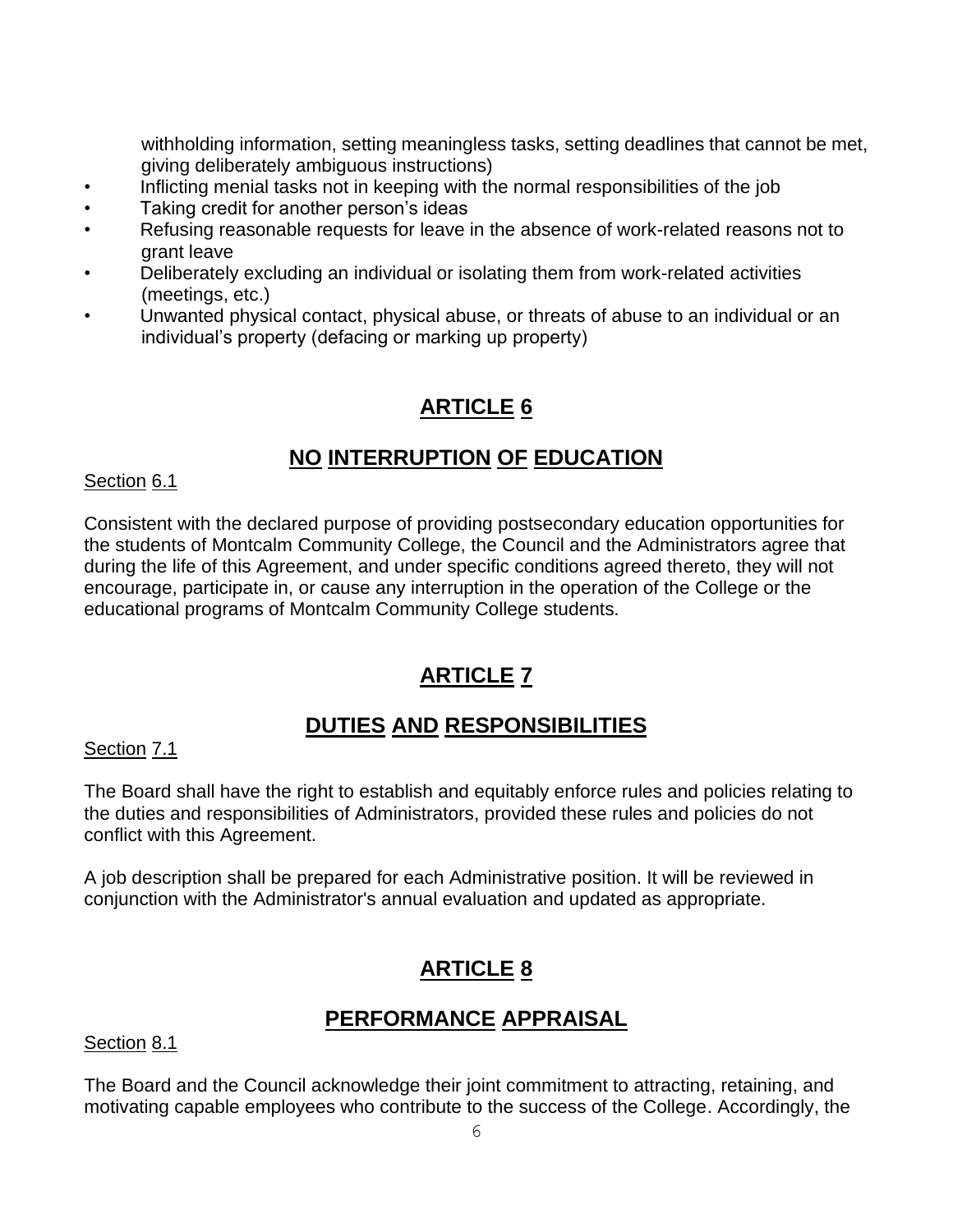following performance appraisal process has been designed to provide each Administrator with timely information to assist them in identifying strengths as well as areas for professional development.

A written performance appraisal shall be made of each Administrator each school year. Normally, this will be done by that Administrator's supervisor. The format of the performance appraisal instrument to be used will be made known to each Administrator at the beginning of that year. The Council and the Central Administration shall review the performance appraisal instrument as necessary.

### Section 8.2

The performance appraisal shall be completed, reviewed with the appraiser and discussed with the Administrator no later than November 30 of each calendar year.

### Section 8.3

A new Administrator or an Administrator transferred to a new position shall have a performance appraisal six (6) months from the date of appointment to such position. The objective of such appraisal is to promote an understanding of the new responsibilities and to ensure that the Administrator gets off to a good start and review their goals in the new position. Subsequent evaluations will occur in accordance with the annual schedule for all administrative staff.

- 1. Salary Review
- a. New Administrators

The initial six-month performance appraisal of a new administrator may also include a review of the administrator's compensation. The Supervisor and the administrator will together review the administrator's accomplishments during the first six months, as well as any challenges or difficulties faced by the administrator. If, in the judgment of the Supervisor, a salary increase is warranted as a result of the administrator's initial six-month performance, the Supervisor shall submit a request for salary review to the joint bargaining teams. **It is clearly understood that the action of submitting a request for a salary review does not guarantee any adjustment to the administrator's compensation.**

In making a recommendation for a salary review, the Supervisor shall consider the following as rationale for the requested salary adjustment:

1. Progress made by the administrator on the agreed upon performance goals.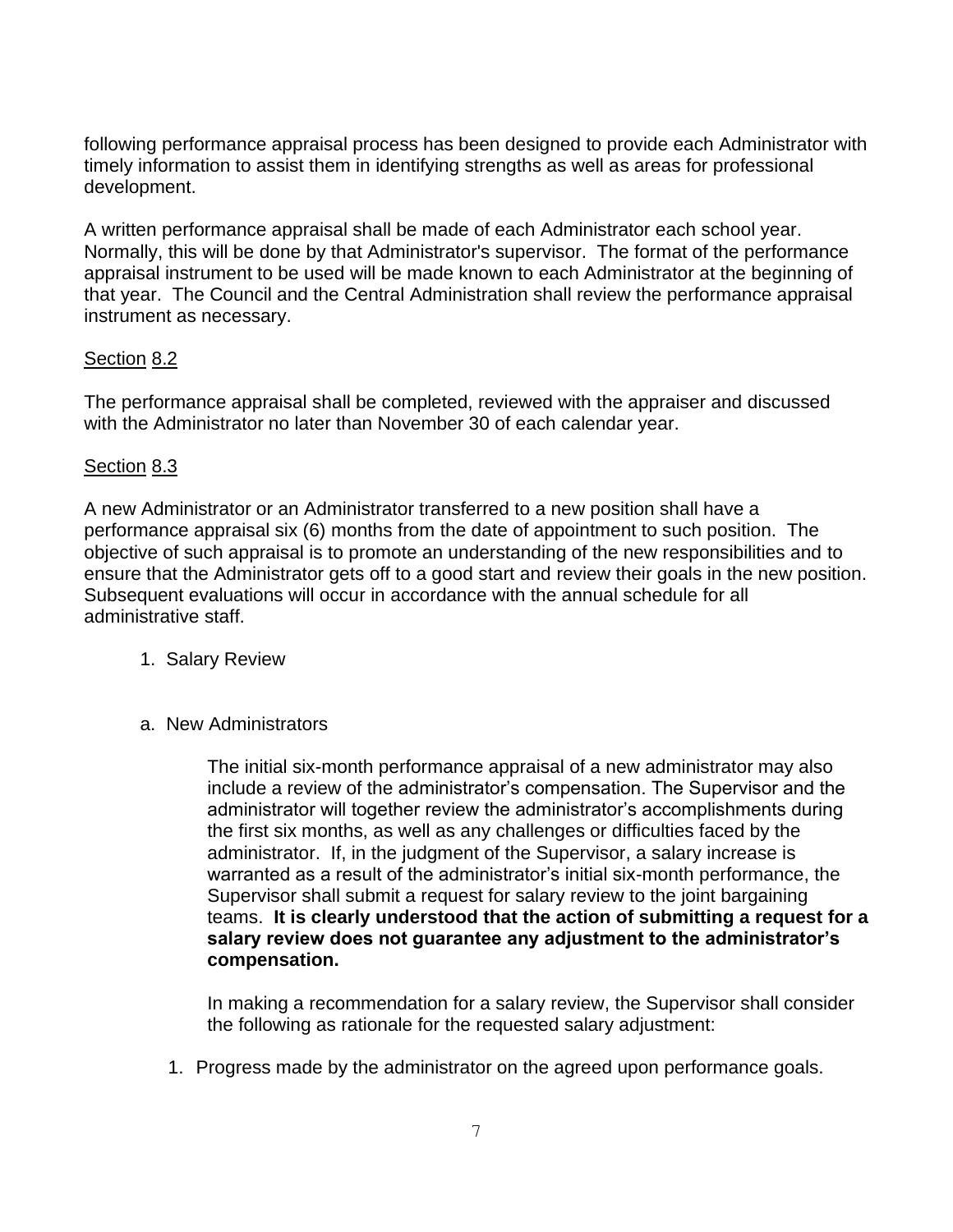- 2. Potential for future growth demonstrated by the administrator in their performance.
- 3. Demonstration of, and commitment to, essential "soft skills" necessary to be an effective member of the organization. Examples would include effective listening and communication skills, collaboration and teamwork skills, time management, self-awareness and potential for taking on additional responsibilities.
- 4. The administrator's pride and care taken in their work, commitment to MCC's vision, mission and goals, innovative approaches to work, and attitude toward colleagues and work to be accomplished.
- 5. The compensation level at which the administrator was initially placed at time of employment as compared to comparable market positions.
- 6. Other factors that contribute to the likelihood of the administrator's continued success.

If the Supervisor does not support a salary increase for the administrator at the sixmonth appraisal point, this should not be viewed as any repudiation of the administrator's performance (unless specifically noted in the appraisal document). It is understood that a variety of reasons may contribute to this outcome.

b. Administrators Transferred to a New Position

The six-month performance appraisal of an administrator transferred to a new position may also provide an opportunity in which a salary review may be discussed. In making a recommendation for a salary review, the Supervisor shall follow the process and consider all the rationale outlined above in section 8.3, 1. a, referencing "New Administrators."

c. Current Employees

If an Administrator believes that the level of responsibility of their job has changed, the administrator may submit a request for salary review. Refer to Procedure 4580 after August 2022 for the detailed process of submittal.

d. These evaluations will be completed using an established rubric. Section 8.4

At the conclusion of the appraisal interview both of the principals shall sign the written document. The Administrator's signature means that the evaluation was conducted and does not necessarily indicate agreement with its content.

### Section 8.5

If the appraisal is not acceptable to the Administrator, the following review procedure may be used: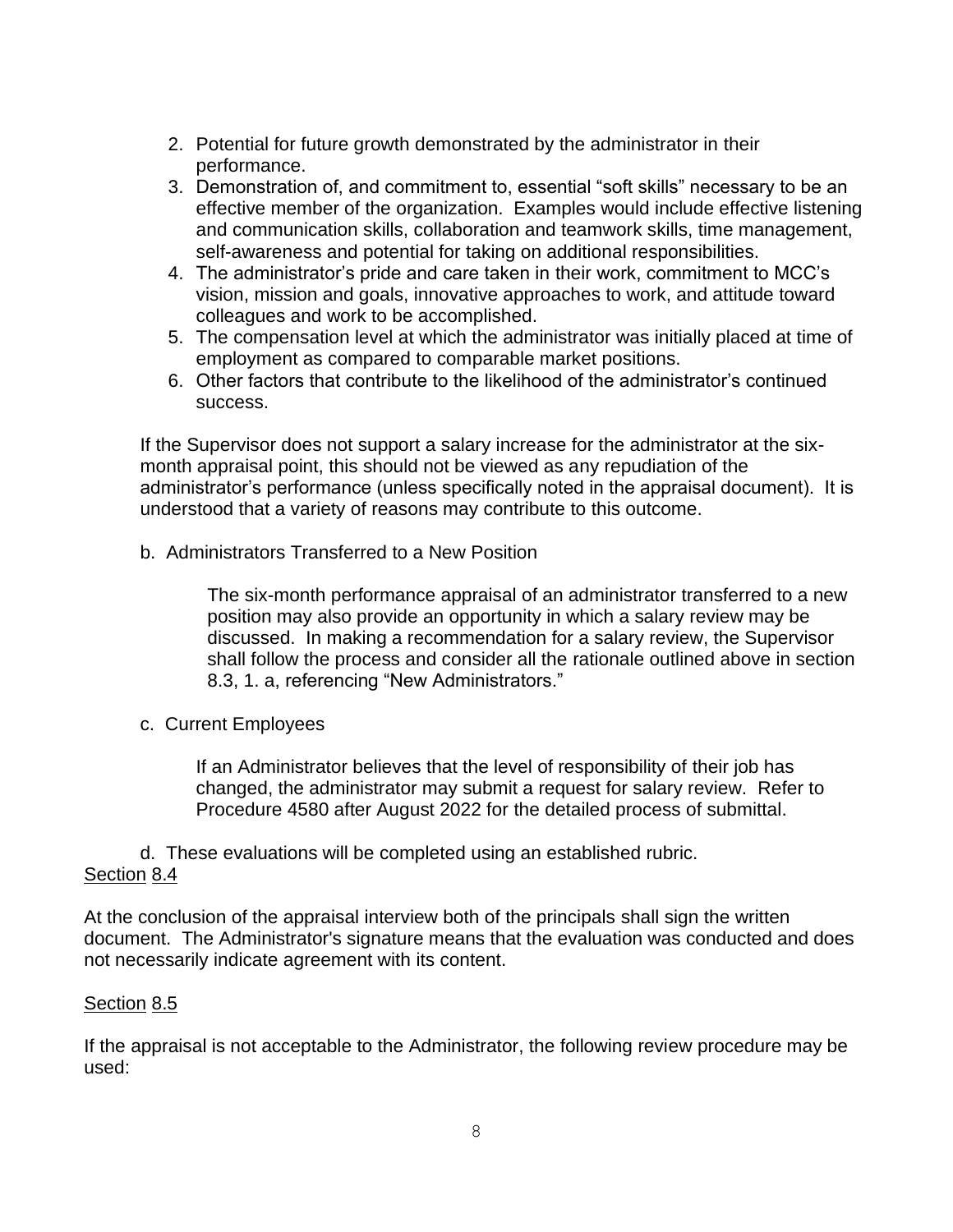- a. The Administrator shall identify that portion of the appraisal considered unacceptable and state the reasons therefore in writing. Such statement shall be attached to and become part of the appraisal.
- b. The Administrator may also ask to meet with the President for a review of the appraisal.
- c. If such meeting with the President does not resolve the matter, the Administrator may request that the appraisal be reviewed with the joint bargaining team. The joint bargaining team will, within ten (10) weekdays thereafter, meet to discuss the matter.
	- 1. The initiative for such action shall rest with the dissatisfied Administrator.
	- 2. The dissatisfied Administrator must inform the President of the College, in writing, of the request for this informal review within fourteen (14) days after the meeting with the President as described in (1) above.
	- 3. Such review shall be informal and shall consist of such investigation as the joint bargaining team shall consider appropriate. It shall, however, include a conference with the Administrator and the appraiser.
	- 4. Within sixty (60) calendar days after initiation of the request for review the joint bargaining team shall issue its written decision which shall be final.
- d. The above process may be abandoned by mutual consent at any step.

### **CHANGES IN ORGANIZATION**

### Section 9.1

Before the Board decides to make any change in the organizational structure of the College which would have an effect on the duties and responsibilities of any Administrator, notice of such a proposed change will be given to the Council. Upon request by the Council made within fourteen (14) days thereafter, the President or the President's designee shall meet with a committee of the Council to review the proposed changes and to receive its response and comments. Such comments will be considered before the proposed organizational change, or any modification thereof is implemented. If the President disagrees with the committee's suggestions, the President will convey the reasons for disagreement in writing to the committee.

### Section 9.2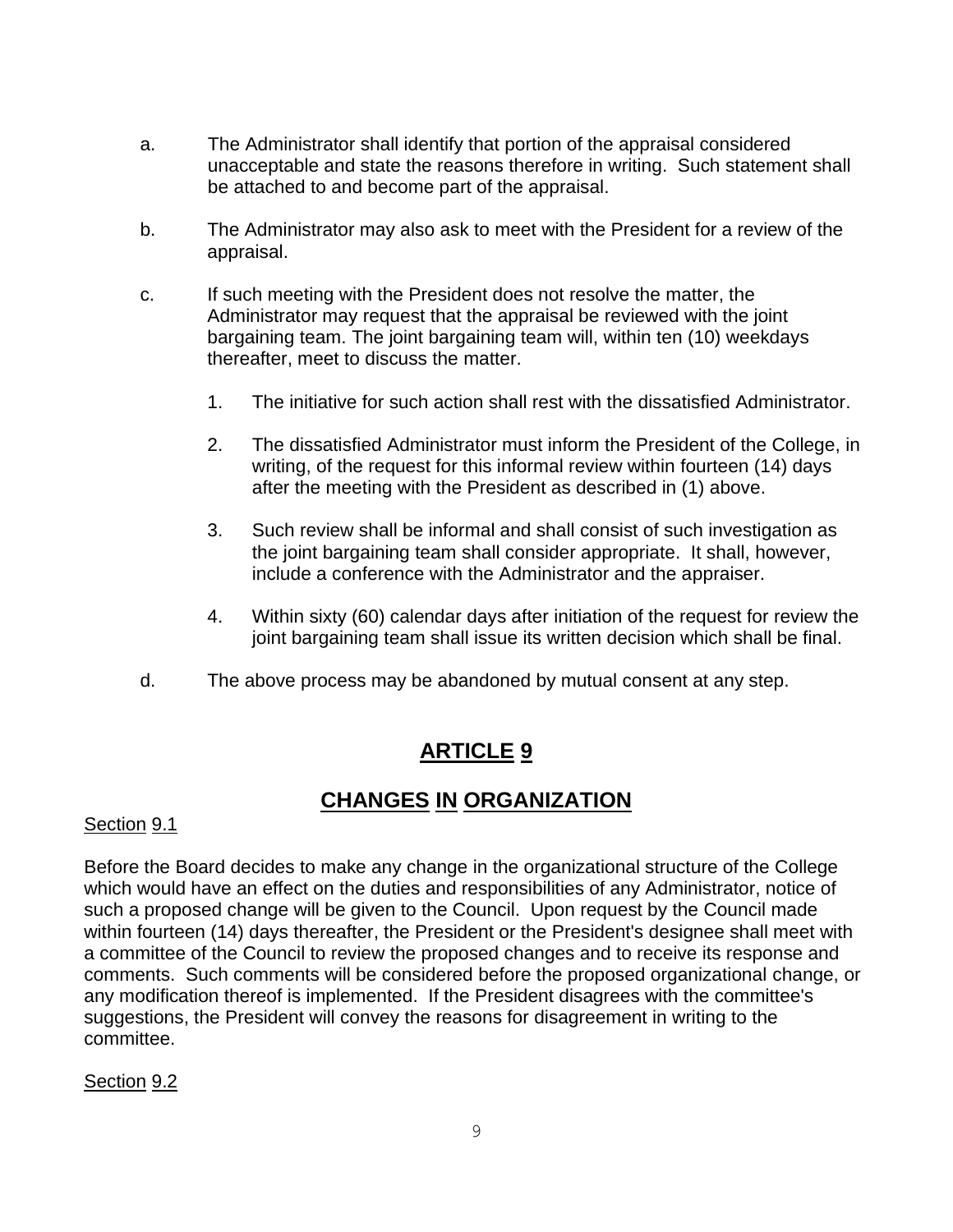Any Administrator whose position is eliminated by a change in organization shall, for the remaining term of their individual contract of employment, be offered assignment to any then vacant Administrative position for which the President considers that Administrator to be qualified and which the President desires to fill. The Administrator may request assignment to a position in another employee group which the President has determined to be vacant, if qualified therefore and eligible for such assignment under the terms of any collective bargaining agreement which is applicable. In either case, the Administrator shall be paid the rate of pay for the position to which assigned.

### **ARTICLE 10**

### **PROFESSIONAL DEVELOPMENT**

#### Section 10.1

The College and the Administrative Council acknowledge the value of professional development and are jointly committed to the continuous enhancement of the many facets of employees' lives which impact on their professional competence and success. In recognition of this commitment, each administrator is required to annually create and pursue a professional development plan aimed at maintaining competency, increasing proficiency, and broadening skills. Each administrator's plan should be based on a statement of future professional goals and must include at least one (1) goal that is aligned to the College's Vision, Mission or Strategic Plan and must include a description of how the outcomes of those goals will be assessed. Activities included in the plan should be consistent with these stated goals and may consist of traditional coursework, professional conferences, assessment of relevant operations at other organizations and educational institutions, and other activities which support professional growth.

The College may provide funding for credit coursework which shows clear, reciprocal advantage to the institution or which is directly related to the administrator's job function. Refer to Section 22.1B for Funding for credit coursework taken at institutions other than Montcalm Community College.

The professional development plan and the administrator's activities pursuant thereto will be reviewed with the administrator's immediate supervisor. College resources will generally be expended to support only the professional development activities of administrators who have prepared a professional development plan.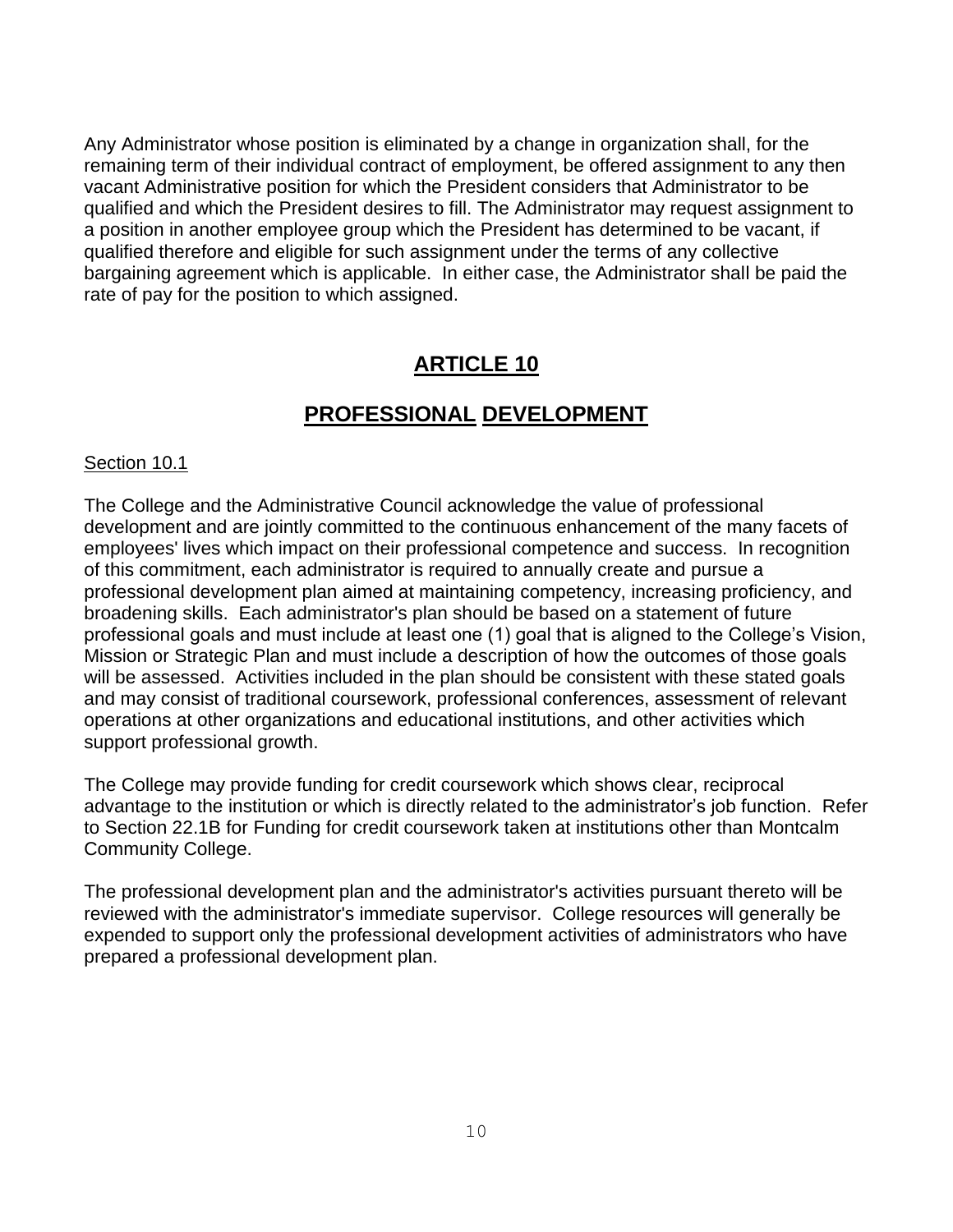This Article shall not apply to any Administrator whose annual contract is based upon number of hours worked.

### **VACATION**

### Section 11.1

Paid vacation days will be provided to Administrators whose individual contracts are for forty (40) or more weeks per year.

### Section 11.2

Vacation is earned at the base rate of two (2) days per completed month of employment. In the tenth through fourteenth years of continuous full-time employment at the College in any capacity, an additional two (2) vacation days will be available annually (for an annual total of 26 days). In the fifteenth through nineteenth years of continuous full-time employment at the College in any capacity, an additional four (4) vacation days will be available annually (for an annual total of 28 days). In the twentieth year of continuous full-time employment at the College in any capacity and thereafter, an additional six (6) vacation days will be available annually (for an annual total of 30 days). These additional vacation days will be available for the employee to use immediately upon reaching their appropriate employment anniversary date.

Beginning July 1, 2016, additional vacation days will be earned based on continuous *full-time* employment *at the College in any capacity.* Administrators whose earned vacation increases due to this clarification will receive those additional days beginning in the 2016 – 2017 contract year, but will not receive any additional days that may have been earned prior to the effective date of this clarification.

### Section 11.3

A full-time Administrator whose individual contract is for fifty-two (52) weeks per year will earn paid vacation days annually as described in Section 11.2. A full-time Administrator whose individual contract is less than fifty-two (52) weeks per year will have earned vacation days calculated on a pro rata basis according to the number of weeks or fractions thereof worked.

### Section 11.4

Vacation may be taken at any time in the period when eligibility has been established, days earned, and approval obtained from the Administrator's supervisor.

### Section 11.5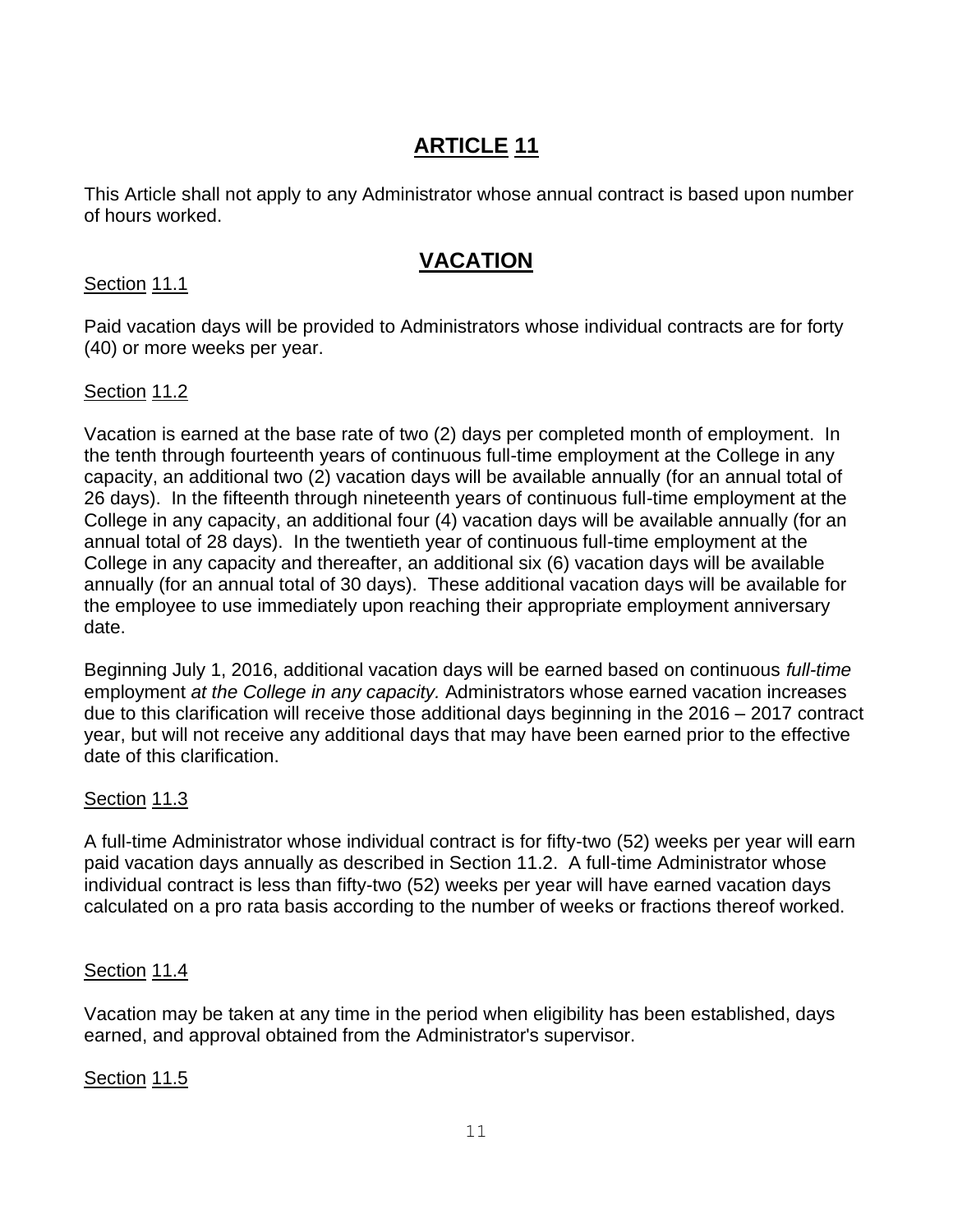Vacation days are not normally cumulative; however, Administrators may carry a maximum number of days into the next fiscal year. This maximum shall be equal to two times the number of vacation days earned annually as described in Section 11.2. Vacation days beyond this maximum at the end of the fiscal year will be converted to sick leave. If an Administrator has to forfeit a part or all of earned vacation days during a fiscal year because of a special College request not to take vacation, an exception can be made upon the recommendation of the supervising Administrator and the approval of the President.

### Section 11.6

Payment of vacation days will be at the contractual rate of the Administrator effective at the time the vacation is taken.

### Section 11.7

When possible, the Administrator should notify the appropriate supervising Administrator a minimum of one month in advance for approval.

### Section 11.8

An Administrator transferred from one Administrative position to another shall be permitted to carry accumulated vacation days to the new position, subject to the above limitations.

### Section 11.9

At the time of termination of employment, an Administrator shall be compensated at the current rate of pay for unused earned vacation to a maximum number of days. This maximum shall be equal to fifteen (15) days plus the number of vacation days earned annually as described in Section 11.2.

### **ARTICLE 12**

This Article shall not apply to any Administrator whose annual contract is based upon number of hours worked.

### **HOLIDAYS**

### Section 12.1

The following holidays are recognized, and an Administrator's regular salary shall not be reduced for not working on such holidays:

- a) New Year's Day (January 1)
- b) Friday during spring break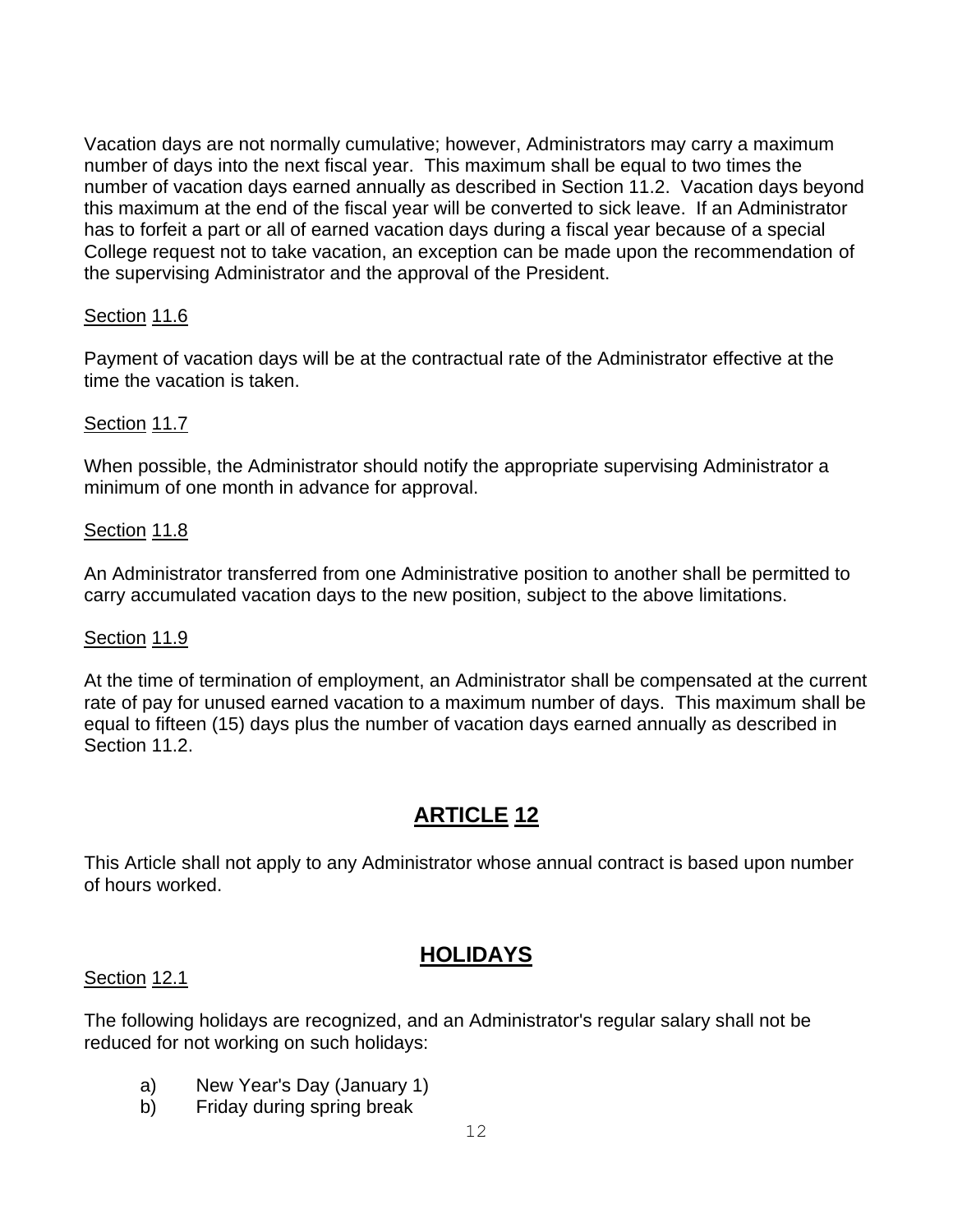- c) Memorial Day (last Monday in May)
- d) Independence Day (July 4)
- e) Labor Day (first Monday in September)
- f) Thanksgiving Day (fourth Thursday in November plus the day before and the day after)
- g) Christmas Eve Day (December 24 when it is a Monday through Friday workday)
- h) Christmas Day (December 25)
- i) One (1) floating day of the employee's choice, which must be scheduled with the approval of the employee's supervisor.

When a holiday falls on Saturday, the preceding Friday shall be considered the holiday. If any of the above holidays falls on a Sunday, the offices will be closed on the following Monday. Administrators shall be granted four (4) paid leave days between the Christmas and New Year's holidays. An Administrator may be assigned to work on some or all of the workdays which fall between Christmas and New Year's Day. If an Administrator is assigned to work on some or all of these days, he/she may choose, for each of the days worked, to be paid an additional amount prorated according to their salary or to receive equivalent time off.

### **ARTICLE 13**

# **UNPAID LEAVES OF ABSENCE**

### Section 13.1 Child Care Leave

Upon written request, an Administrator who is an expectant parent may be granted Child Care Leave, without pay, for the purpose of childbearing and/or rearing.

- a. An expectant mother shall request a leave at least five (5) months prior to the expected birth, which request shall indicate the date on which she desires to begin and end such leave.
- b. Child Care Leave shall begin anytime that is reasonable to the Administrator and in the best interest of the College and may continue for a maximum of one (1) year. Such leave may be extended for six (6) months by written agreement between the President and the Administrator.
- c. At least three (3) months before the expiration of such leave, the Administrator must submit, in writing to the President, either a statement of intention to return, as agreed, or a request for an extension of the leave.
- d. A male Administrator, upon written request made at least five (5) months in advance, may be granted a Child Care Leave to begin at a specified time between the birth of a child to his wife and one year thereafter.
- e. In the event of the death of the object child of the leave, the leave of absence may be terminated.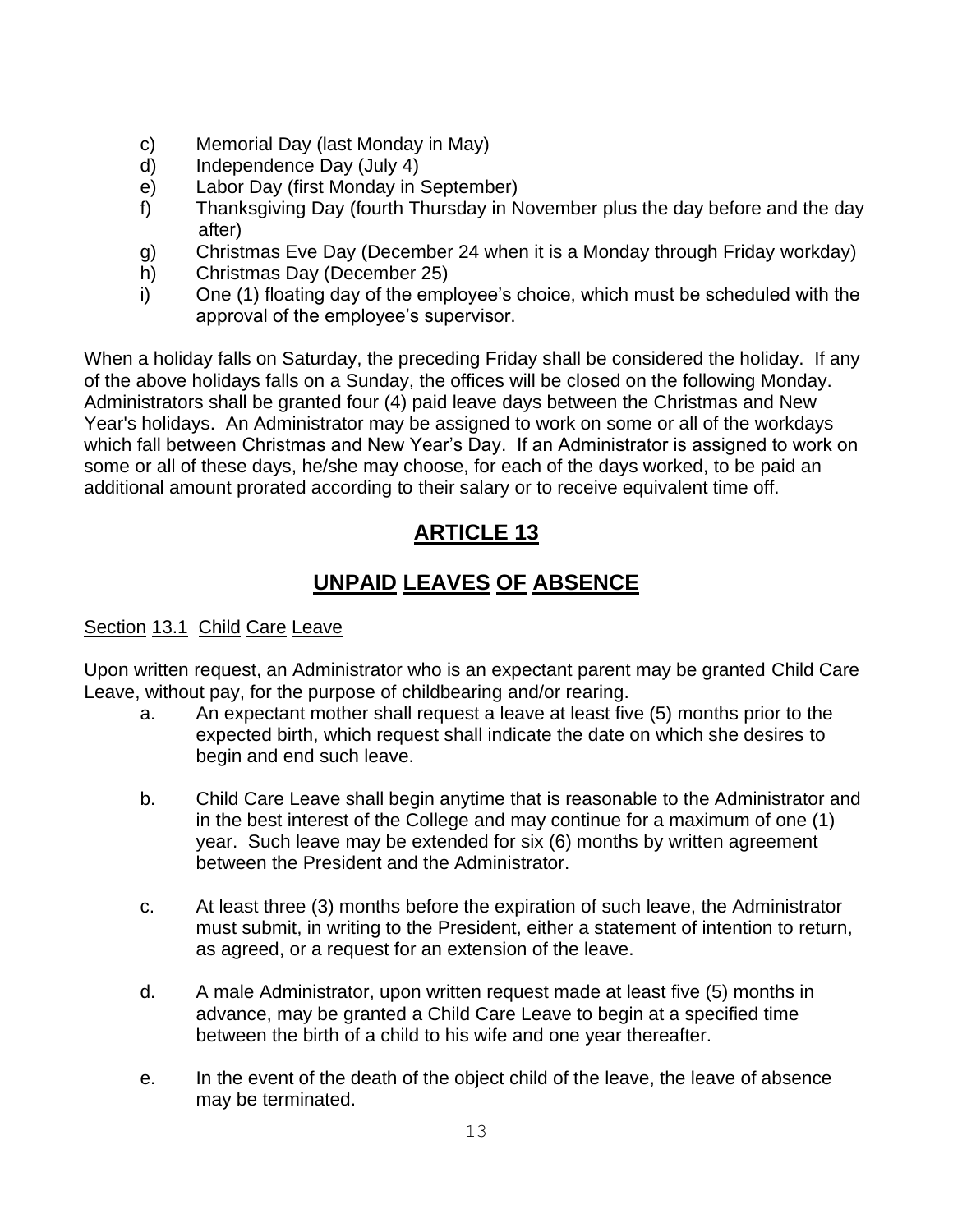f. Upon return, if a position is available, the Administrator shall be reinstated too the

former position or a comparable position based upon qualification.

- g. Administrators on Child Care Leave have the right to maintain all fringe benefits at no cost to the College. Advance notice of the desire to maintain said fringe benefits shall be given to the College in writing.
- h. Any full-time employee hired to replace an Administrator on Child Care Leave is employed under temporary contract terminable upon return of the Administrator on leave.

### Section 13.2 Military Leave

An Administrator may request an unpaid leave of absence for reasons not otherwise specified herein. Request for such leave shall be made in writing and shall state the reason therefore and the duration thereof. The President shall have complete and final authority to approve or deny such request. The term of such leave and the position to which the Administrator will return upon expiration may be determined at the time any such leave is approved. Failure to return at the specified time shall be considered to be a voluntary resignation.

#### 13.3 Unpaid Leave

An Administrator may request an unpaid leave of absence for reasons not otherwise specified herein. Request for such leave shall be made in writing and shall state the reason therefore and the duration thereof. The President shall have complete and final authority to approve or deny such request. The term of such leave and the position to which the Administrator will return upon expiration may be determined at the time any such leave is approved. Failure to return at the specified time shall be considered to be a voluntary resignation.

### Section 13.4

Except as provided by law, all fringe benefits shall be suspended during any unpaid leave of absence, provided that (unless otherwise limited by the carrier) they may be continued at the Administrator's expense.

### **ARTICLE 14**

### **PAID LEAVES OF ABSENCE**

#### Section 14.1 Sick Leave

Sick Leave is defined as a period of an Administrator's absence because of personal illness or disability. Twelve (12) Sick Leave days will be made available at the beginning of an Administrator's first year of employment. Thereafter, each Administrator will be credited with one (1) day Sick Leave per month accumulative without limitation.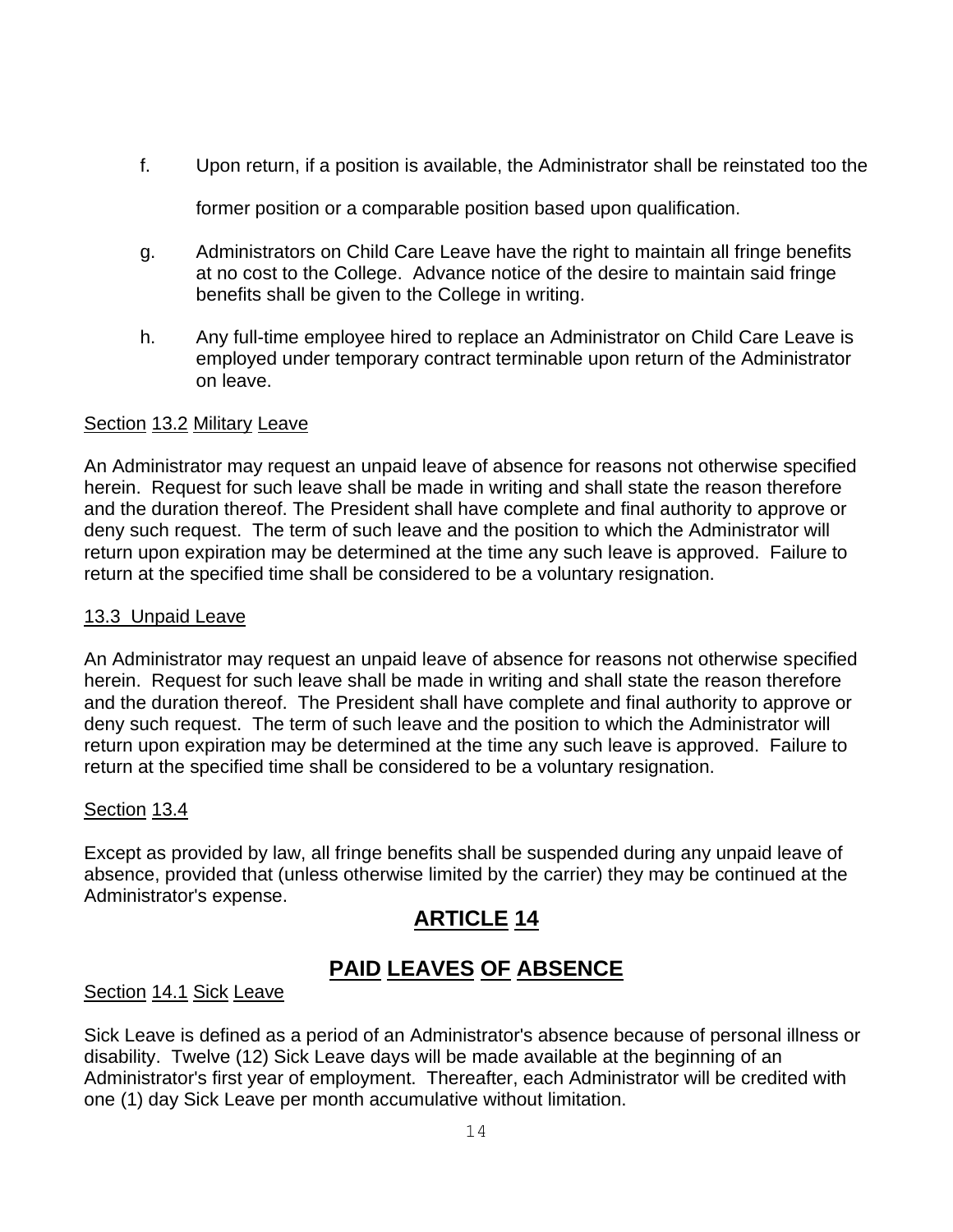Administrators shall be allowed to use sick leave for personal illness or for inability to work because of pregnancy, childbirth and necessary recovery therefrom. Sick leave may also be used for absences required by the quarantine or serious illness of their children, parents, stepparents or members of their immediate household.

Upon retirement into MPSERS or ORP plans, unused sick leave will be paid at the rate of \$.50 per hour, up to a maximum of \$3,000.

### Section 14.2 Leave Transfer

Administrators may donate accumulated paid sick and/or vacation leave to another Administrator or MCCESPA Support Staff member as described in this section. Upon acceptance by the MCCESPA, the donation rules stated in this Agreement also apply to the MCCESPA members.

- 1. Donations can only be made to a specific person.
- 2. No "banking" of transferred leave is allowed.
- 3. Donations are final and cannot be withdrawn by the donor once the Leave Time Donation Form is executed, except upon a change in circumstances for the recipient as documented with the Director of Human Resources.
- 4. Unused donations revert to the donor.
- 5. Donations will be requested on a biweekly basis as requests are approved.
- 6. Donating Administrators must have a sick leave balance of greater than 500 hours before they can donate sick leave. Vacation time may be donated at any time.
- 7. The donated amount must not reduce their sick leave balance to be less than 500 hours.

Administrators requesting leave must meet the following eligibility:

a) when all of their available paid sick leave, and vacation leave have been exhausted;

b) when they have an illness or injury covered by FMLA guidelines;

c) when they are not eligible for paid leave from workers compensation, short-term disability or long-term disability; and

d) when additional leave is required for one of the allowable uses of sick leave stated in Section 14.1.

Requests for Leave Transfer must be submitted to the Director of Human Resources by the Administrator or by the Administrator's authorized representative. All requests for leave time transfer must be supported with medical and/or other documentation acceptable to the Director of Human Resources. The Director of Human Resources will verify that

- a. the requesting employee's paid leave has been, or soon will be exhausted and, that
- b. the donating Administrator has a sick leave balance of greater than 500 hours.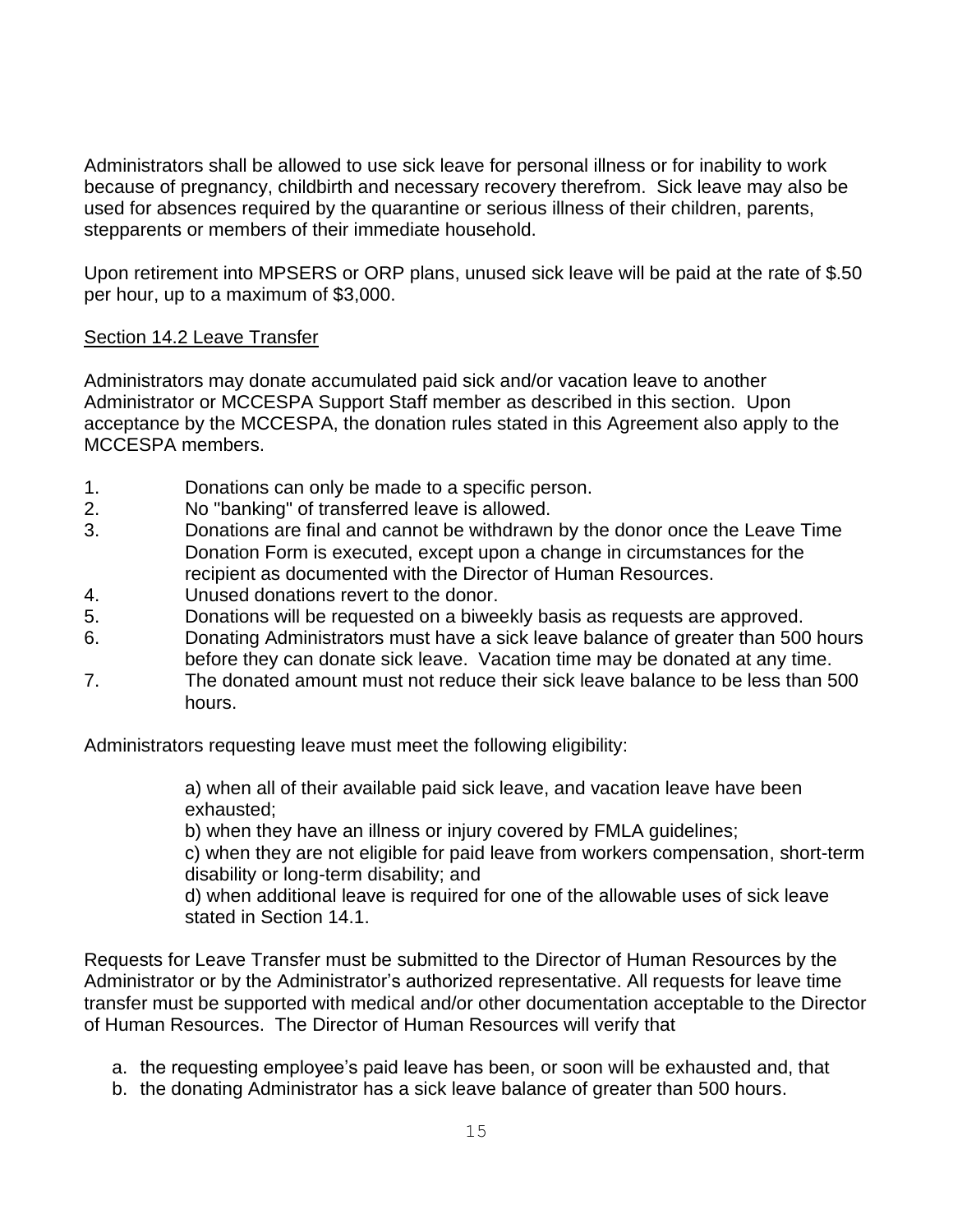Once this verification is complete, the Director of Human Resources will notify all other employees that a request for leave time transfer has been made. Employees wishing to donate paid leave time to the requesting employee will complete a Leave Time Donation form and submit it to the Director of Human Resources.

Donations can be made in full hour increments only. The donating employee may not donate more than 50% of their current leave balance. All requests and donations will remain anonymous, to the extent practicable.

Any recipient employee's portion of benefit premiums will be the responsibility of the employee to maintain during any absence to insure continuation of coverage.

The maximum limit of leave time for an employee to receive under this Section is 12 work weeks based on a 40-hour week, 8-hour workday. The paid leave time runs concurrently with any Family and Medical Leave time. This policy does not create greater leave time for employees than exists by College policy, contract or law (e.g., it does not create 24 weeks of potential FMLA leave).

Disputes or complaints involving the granting or denial of leave time transfer or donation in any respect may be addressed through the grievance procedure.

#### Section 14.3 Bereavement

Each full-time Administrator shall be allowed leave, with pay, in the following cases:

- a. A total of five (5) days will be allowed for each death in the immediate family/household. Additional days may be allowed but must be taken from Sick Leave for the death of a spouse, child, step or foster child, sibling, parent, or for the death of a significant other previously registered with Human Resources.
- b. The immediate family is interpreted to include: father, mother, brother, sister, husband, wife, son, daughter, grandparents, step or foster children, grandchildren and the equivalent in-law relationship of the above.
- c. One (1) day will be allowed, when requested, for the death of a relative outside the immediate family, or for persons where the closeness of the relationship would warrant. The day will be taken from Sick Leave.
- d. In the event of death in one's immediate family, time shall be allowed for travel. Such travel time shall also be deducted from Sick Leave.
- e. All such leave shall be for the purpose of attending the funeral or memorial service for the deceased. The leave will also be allowed for attending to the funeral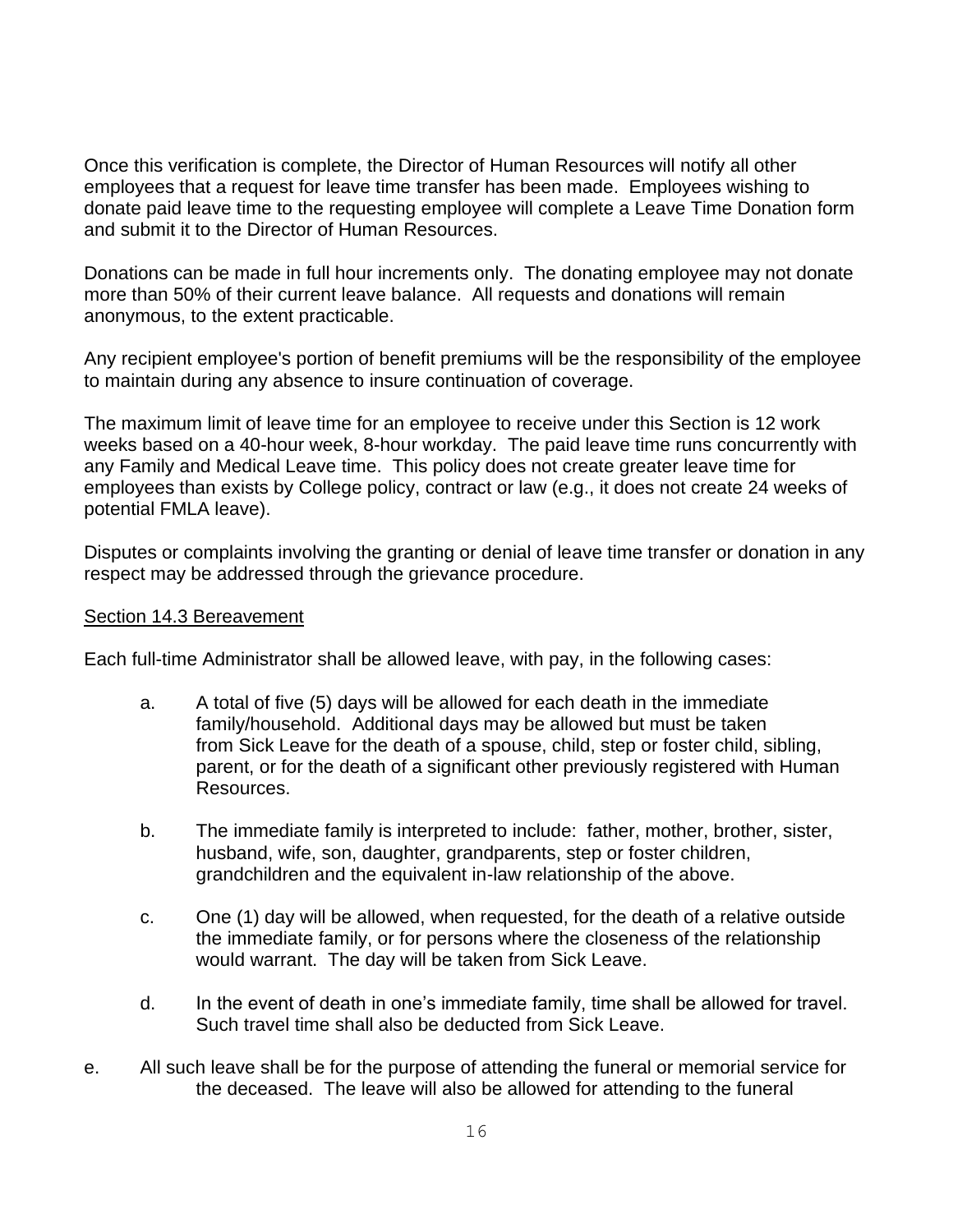arrangements or matters relating to the settling of the deceased's estate. Proof of attendance at the funeral or appointments for other permitted purposes may be required. Use of the funeral leave for other legitimate reasons related to the death may be allowed at the discretion of the immediate supervisor.

### Section 14.4 Jury Duty or Trial Witness Leave

An Administrator will be allowed time off, with pay, for days spent in jury service or as a trial witness. An Administrator excused from jury duty or as a trial witness for one-half day or more shall report to the College for regularly assigned duties. Compensation for jury duty or as a trial witness shall be remitted to the General Fund of the College.

#### Section 14.5 Sabbatical/Professional Development Leave

A full-time Administrator will be eligible to apply for a Sabbatical/Professional Development Leave after completing five (5) years of full-time service as an Administrator. Such requests shall be made to the President and shall comply with the relevant provisions of the College Policy Manual. The President shall have complete authority to approve or deny any such request.

### **ARTICLE 15**

### **BUSINESS EXPENSE**

### Section 15.1

The nature of the College's operation requires that Administrators travel on College business when performing a variety of usual routine functions. For this kind of travel the College does not require the Administrator to receive prior travel authorization. However, an Administrator is required to submit a travel authorization form and to have prior approval of the appropriate supervisor to participate in non-routine travel.

### Section 15.2

All requests for out-of-state travel must have the approval of the appropriate supervisor and the President, or their designee.

### Section 15.3

All persons traveling on official business of Montcalm Community College will be reimbursed for added travel related to a specific assignment in their personal vehicles at the IRS approved rate.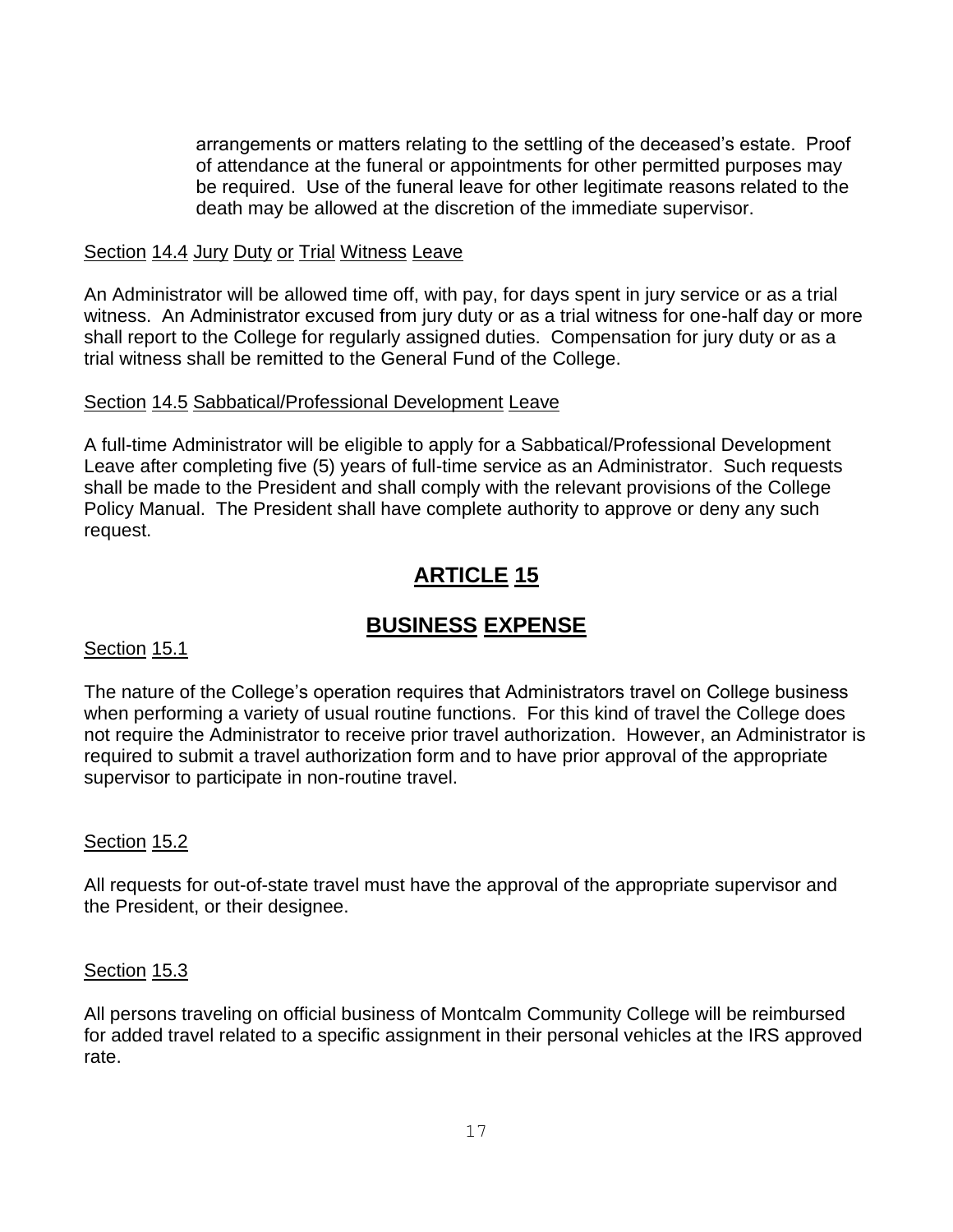### **GRIEVANCE PROCEDURE**

### Section 16.1

The term "grievance" shall mean a complaint by an Administrator or by the Council in its own behalf that there has been a violation, misinterpretation, or misapplication of this Agreement.

### Section 16.2 – STEP ONE

An Administrator shall initiate within ten (10) working days after becoming aware of the occurrence of the alleged violation, a request to first discuss the matter with an appropriate Central Administrator. If the grievance is not satisfactorily resolved at Step One, it may be submitted to Step Two by the Council.

### $Section 16.3 - STEP TWO$

Within ten (10) working days of the Central Administrator's response at Step One the Council shall submit to the President a written grievance which shall set forth the nature of the dispute and the relief requested. The President shall provide the Council a written answer to the said grievance within ten (10) working days of the grievance submission. If the answer received at Step Two is unacceptable to the Council, the grievance may be appealed to Step Three by the Council within ten (10) working days of said answer.

### Section 16.4 – STEP THREE

The appeal shall be in writing to the joint bargaining team delivered through the College President. The joint bargaining team shall arrange for a grievance hearing within one (1) month after the date of the request for the hearing. Within ten (10) working days following the hearing the joint bargaining team shall provide the Council with a written answer. If the answer received at Step Three is unacceptable to the Council, the grievance may be appealed to Step Four by the Council by providing the President with a written request for arbitration within ten (10) working days.

### Section 16.5 – STEP FOUR

If the parties cannot agree upon an arbitrator within five (5) working days thereafter, an arbitrator shall be selected from a panel of five (5) names submitted by the Michigan Employment Relations Commission in accordance with its procedures. The arbitrator is empowered to make a decision in cases of an alleged violation of specific articles or sections of this Agreement.

1. The arbitrator shall have no power to add to, subtract from, alter, or modify any of the terms of this Agreement.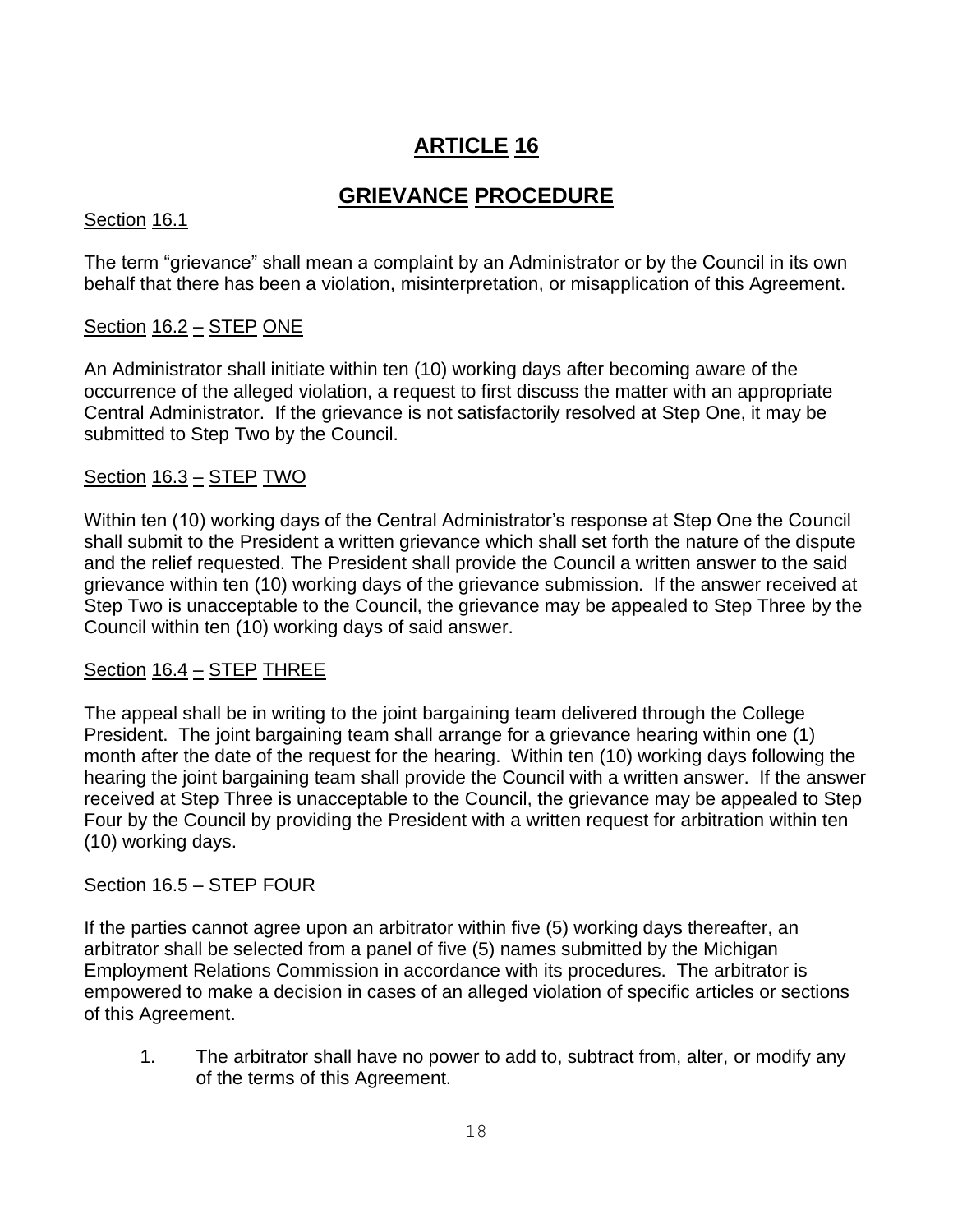- 2. The arbitrator shall be limited to deciding whether the College has violated specific Articles or Sections of this Agreement. The arbitrator shall not substitute their judgment for that of the College as to the reasonableness of any practice, policy or rule established by the College.
- 3. Should either party dispute arbitrability of any grievance, the arbitrator shall first rule on the question of arbitrability. Should the arbitrator determine the grievance is not arbitrable, it shall be referred back to the parties without decision or recommendation of its merits.
- 4. The decision of the arbitrator shall be rendered within thirty (30) calendar days after the conclusion of the hearing. There shall be no appeal from the arbitrator's decision if within the scope of the arbitrator's authority as set forth above. It shall be final and binding on the Council, its members, the Administrator involved, and the College. Neither the College nor the Council shall encourage and both shall discourage any of their members to make an appeal to any Court or Board from a decision of an arbitrator, and neither shall attempt by any other means to bring about the settlement of any grievance.
- 5. The fees and expenses of the arbitrator shall be shared equally by the College and the Council. All other expenses shall be borne by the party incurring them, and neither party shall be responsible for the expense of witnesses called by the other.

### **TERMINATION, NON-RENEWAL OF CONTRACT; LAY OFF AND RECALL**

### Section 17.1

No Administrator will be disciplined or terminated during the term of that Administrator's annual contract without just cause.

### Section 17.2

An Administrator whose contract is not to be renewed shall be given three (3) months advance notice of such intention.

### Section 17.3

An Administrator may, within ten (10) calendar days after receipt of such notice, request in writing a meeting with the President to discuss the intention of the President not to renew the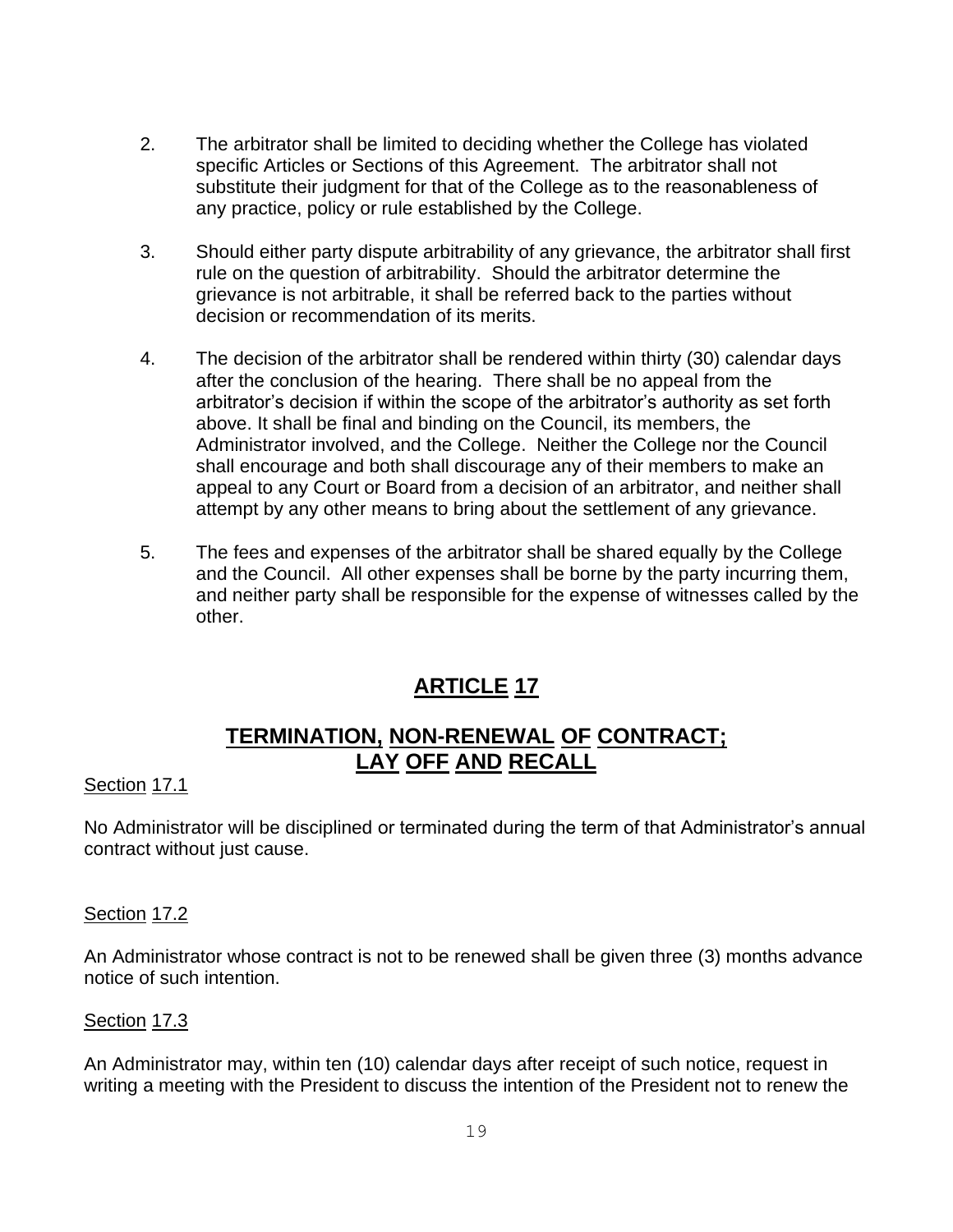contract. Such request shall be filed with the President of the College and shall contain a statement of the reason or reasons the Administrator believes the contract should be renewed. Section 17.4

The meeting will be informal. The Administrator shall have the right to such representation as he/she shall wish and shall have an opportunity to present such statements, materials, documents and other evidence as that Administrator shall consider appropriate.

### Section 17.5

The President shall make their decision no later than fourteen (14) days following the close of such hearing and shall advise the Administrator thereof, in writing, within seven (7) days thereafter. Such decision shall be final.

### Section 17.6

An Administrator whose annual contract is not to be renewed shall have the right to request assignment to any position in another employee group which the Board has determined to be vacant, if the Administrator is qualified and eligible for such assignment under the terms of any collective bargaining agreement which is applicable.

### Section 17.7

The President reserves the right to lay off Administrators without pay. Such layoff will normally not be effected during the term of an Administrator's annual contract but may be done at that time in the event of a financial exigency. A "financial exigency" will be determined by the President upon recommendation from the chief business officer and may be defined as:

- a. a reduction in funding that makes it impractical to continue a position, or
- b. a reduction in funding that makes it impractical to continue a program, or
- c. other unforeseen sudden financial difficulties causing a hardship to continue College operations.

Employees laid off under this section, other than employees in positions funded by grants or external contracts, will receive fourteen (14) calendar days' notice of lay off. Section 17.8

If, within two (2) years after layoff, the Board decides to recall the Administrator who was laid off, that Administrator will be offered recall to the position formerly held.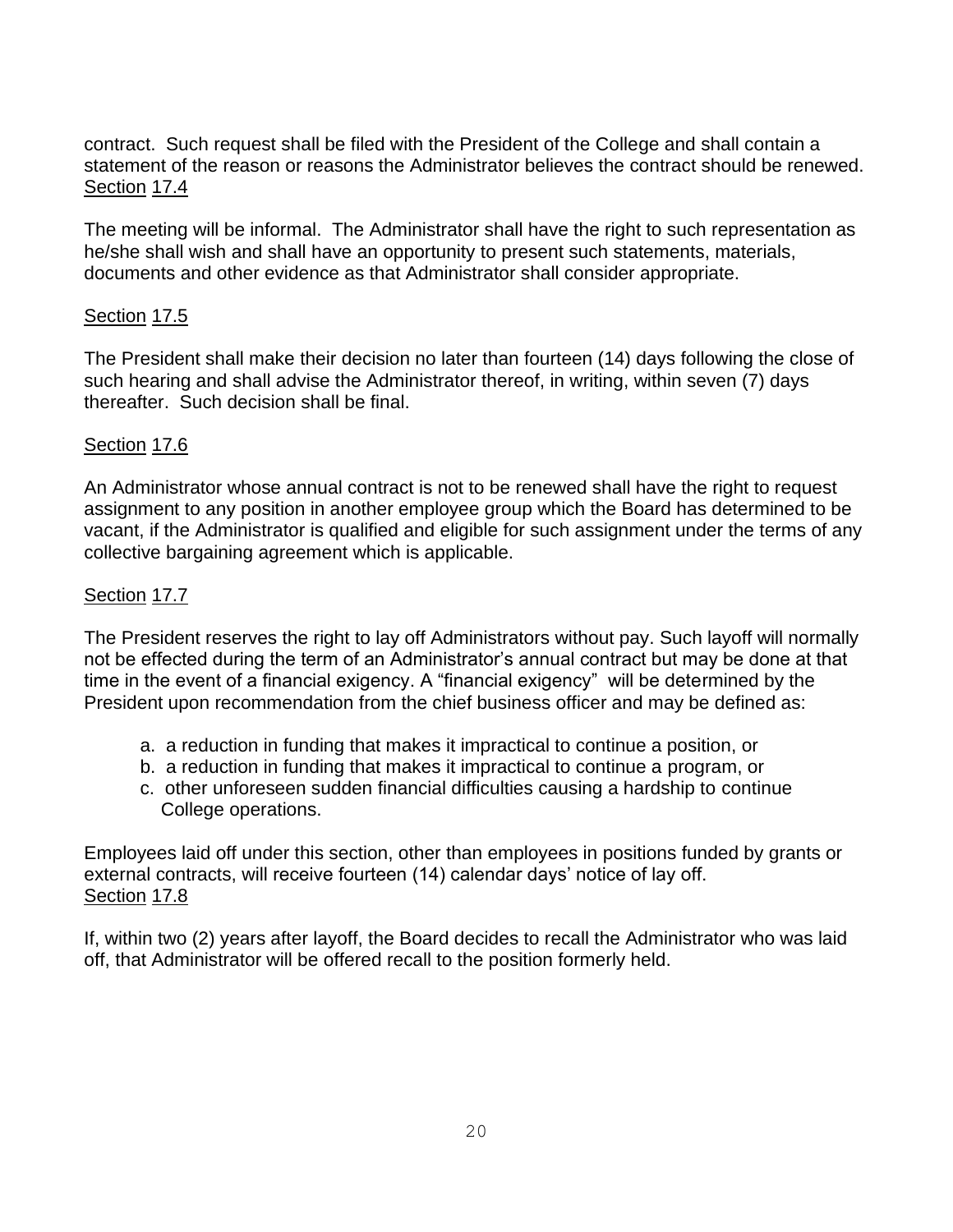### **EMPLOYMENT EXTERNAL TO THE COLLEGE**

### Section 18.1

Consulting duties, speaking and other personal engagements, supplemental employment, etc., should normally be scheduled during vacation time or at other times when the duties will not interfere with the Administrator's College responsibilities. When such an arrangement is not possible, the President may grant reasonable periods of time away from campus, with pay, for the Administrator to fulfill these types of duties. All fees and salaries received by the Administrator for the external employment opportunities, when on released time, shall be remitted to the General Fund of the College.

# **ARTICLE 19**

# **RESIGNATION**

Section 19.1

If, during the term of an individual contract, an Administrator wishes to resign, the Administrator shall notify the President, in writing, as early as possible in advance of the resignation date but no later than thirty (30) calendar days.

### **ARTICLE 20**

### **OTHER**

Section 20.1 Policy Manual

This Master Agreement supersedes the Policy Manual. In case of conflict with the Policy Manual, the Master Agreement prevails. In those areas not covered by the Master Agreement, the Policy Manual prevails.

A copy of the current Policy Manual shall be available electronically to each new Administrator. It shall be the responsibility of the President of the College to electronically furnish each Administrator with any addenda or changes in the Policy Manual and it shall be the responsibility of each Administrator to maintain their own copy of the Policy Manual in a current status.

### Section 20.2 Tobacco-Free Campus

The Administrative Council continues to support a tobacco-free campus.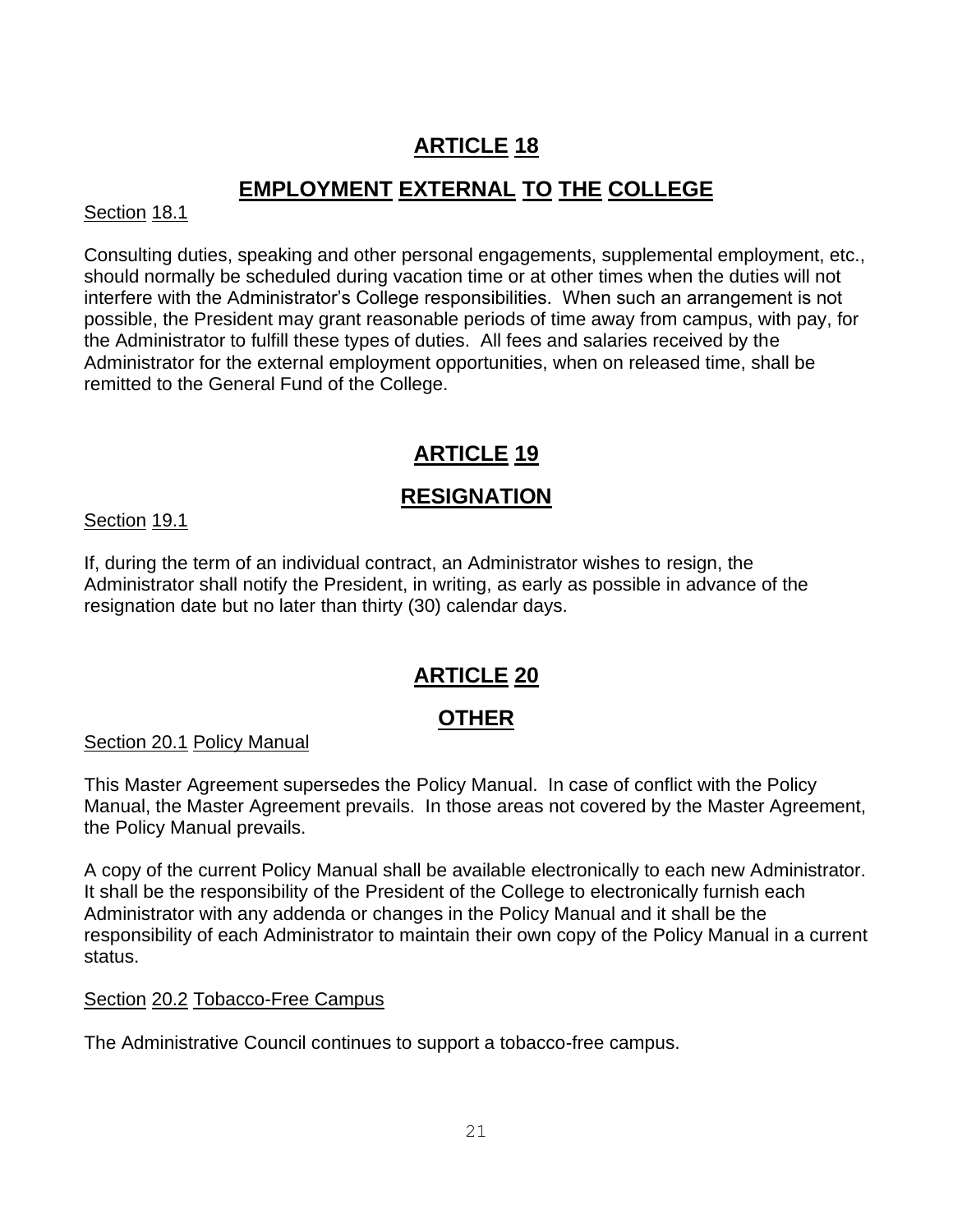### **COMPENSATION**

| Section 21.1: 2022-2023 Salaries:                     |           |
|-------------------------------------------------------|-----------|
| Admissions Representative - DE                        | \$44,982  |
| Admissions Representative - Workforce                 | \$38,316  |
| <b>Auxiliary Services Manager</b>                     | \$54,280  |
| <b>Communications &amp; Public Relations Director</b> | \$60,427  |
| <b>Creative Director</b>                              | \$63,672  |
| Dean for Industrial Education & Workforce Training    | \$101,852 |
| Dean of Nursing & Health Careers                      | \$95,061  |
| Dean of Students and Enrollment Services              | \$98,797  |
| Director of Accounting                                | \$71,500  |
| <b>Director of Facilities</b>                         | \$85,170  |
| Director of Financial Aid                             | \$76,500  |
| Director of Institutional Research                    | \$62,967  |
| Director of Instructional Innovation                  | \$74,297  |
| Director of Information Technology Services           | \$84,660  |
| Director of Student Success & Advising                | \$66,300  |
| <b>Executive Director of the MCCF</b>                 | \$80,562  |
| <b>Financial Aid Coordinator</b>                      | \$47,895  |
| <b>ITS Systems Analyst</b>                            | \$56,610  |
| <b>ITS Systems Engineer</b>                           | \$70,380  |
| Lab Supervisor - CIS                                  | \$55,316  |
| Lab Supervisor - Industrial Technology                | \$62,243  |
| Lab Supervisor - Sciences                             | \$45,445  |
| <b>Staff Accountant</b>                               | \$59,760  |
|                                                       |           |

Actual increases for the years 7/1/2023 through 6/30/2024 and 7/1/2024 through 6/30/2025 will be at the rate of 2% for each year.

If, during the life of this Agreement, a new Administrator is employed to replace a current Administrator, their salary will be determined at the time of employment.

If, during the life of this Agreement, a new position is created, the joint bargaining team shall convene and shall determine the salary for the new position. The Council may also provide suggestions regarding the duties and responsibilities of the new position.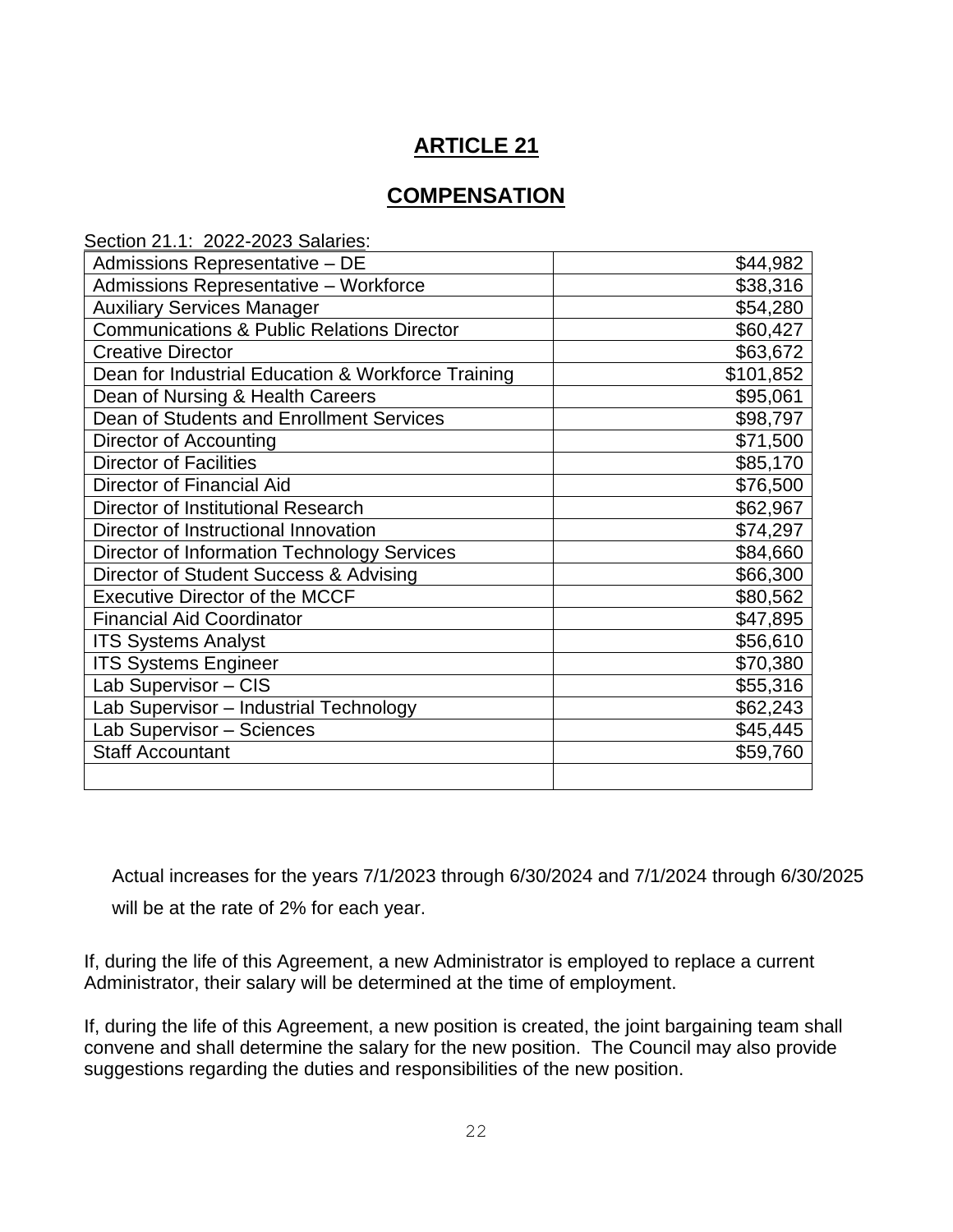### **ADMINISTRATIVE COUNCIL FRINGE BENEFITS**

### Section 22.1

### A. Tuition Free Study

The intent of this section is to provide learning experiences without additional cost to the College. Therefore, courses such as independent study, directed study and MCO (Michigan Colleges Online) classes are excluded.

- 1. Employees may enroll in MCC courses (credit, non-credit or recreation) tuition and fee free within the following limitations:
	- a. On non-credit and recreation courses the maximum contribution by the College shall be the cost of in- district tuition and fees equal to nine (9) credit hours per contract year.
	- b. Participation in tuition-free study must not interfere with the employee's regular College responsibilities.
	- c. Spouses and children (age 25 and under) and dependents of employees are eligible for this benefit.
- 2. Required textbooks purchased at the College bookstore shall be provided to the employee at the College bookstore cost.

### B. Coursework At Other Institutions

The College will pay an employee's tuition and fees for credit coursework at another regionally-accredited college or university within the following limitations:

- a) Employees become eligible for this benefit after completing one (1) year of full-time employment from the date of hire as an administrator, and
- b) The maximum contribution by the College shall be limited to \$5,000 per employee per Master Agreement contract year, and
- c) The maximum contribution by the College shall be limited to \$20,000 per employee during the lifetime of their employment, and
- d) To qualify for this benefit, the employee must submit a statement to the joint bargaining team describing the degree program to be pursued, the costs associated with the program, and the mutual value of the program to the employee and the College. The joint bargaining team shall approve or disapprove funding.
- e) Administrators who take advantage of the tuition program must remain employed for two (2) calendar years from the date of course completion. In cases of voluntary separation from employment, the administrator or will have to repay the reimbursed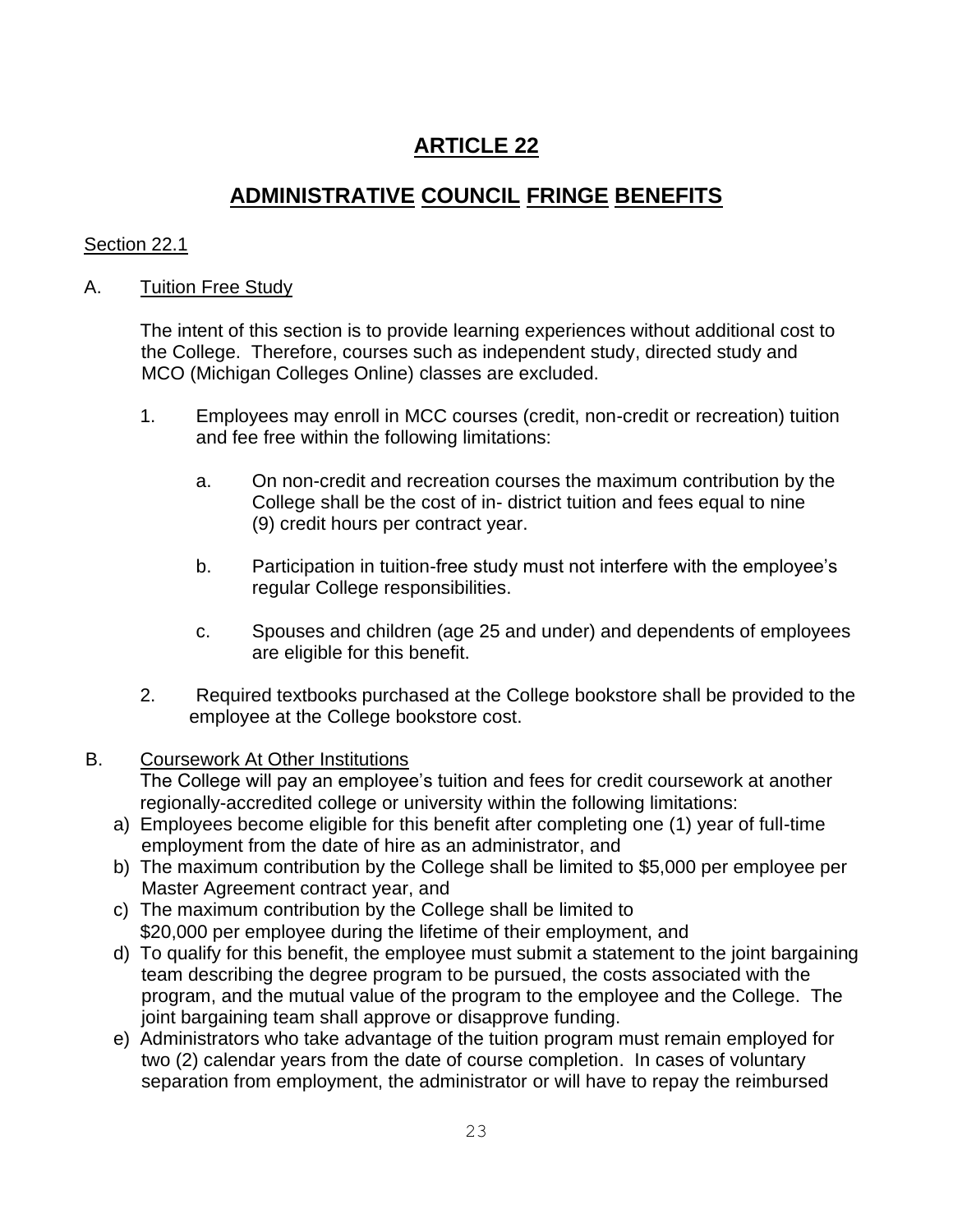amount. Said amount will be based on a proration basis and will not be for more than a two (2) year look back period.

#### C. Insurance Benefits

- 1. Specific insurance coverage for health, long-term disability, life, dental and vision will be as mutually agreed upon by the parties. The Council and the Central Administration agree to an annual review of health insurance providers and coverage. This review will include obtaining pricing from other providers.
- 2. Unless altered during an annual review described in XXII.B.1. above, the College will annually provide each Administrator with a Health Savings Account funded in an amount equal to the annual deductible contained within the health insurance plan for that year. These costs will be included as part of the College's total cost for insurance as required by PA152. This cost impacts the amount of employee contributions toward health insurance.

#### 3.Options

a. Except for the individuals named in 2.b. (immediately below) the College will permit employees who do not elect health insurance coverage to apply \$250 per month toward the purchase of additional life insurance through the College life insurance program, to purchase any approved tax deferred annuities, or taken as additional taxable compensation.

 b. The monthly benefit under section 2.a. (immediately above) will be \$499 per month for the following individuals:

 Debra Alexander Dolores Thompson

 If any of these named employees shall hereafter elect health insurance coverage, or have a break in service, any future benefit shall be as described in 2.a.

#### Section 22.2

#### 1. Compensation for Teaching

All employees covered by this Master Agreement are encouraged to instruct classes for which they are qualified and available to teach. It is expected that, under normal conditions, an administrator who has been approved to teach will teach no more than 10 contact hours per semester. Teaching must be approved by the employee's immediate supervisor, the appropriate instructional administrator and the chief academic officer.